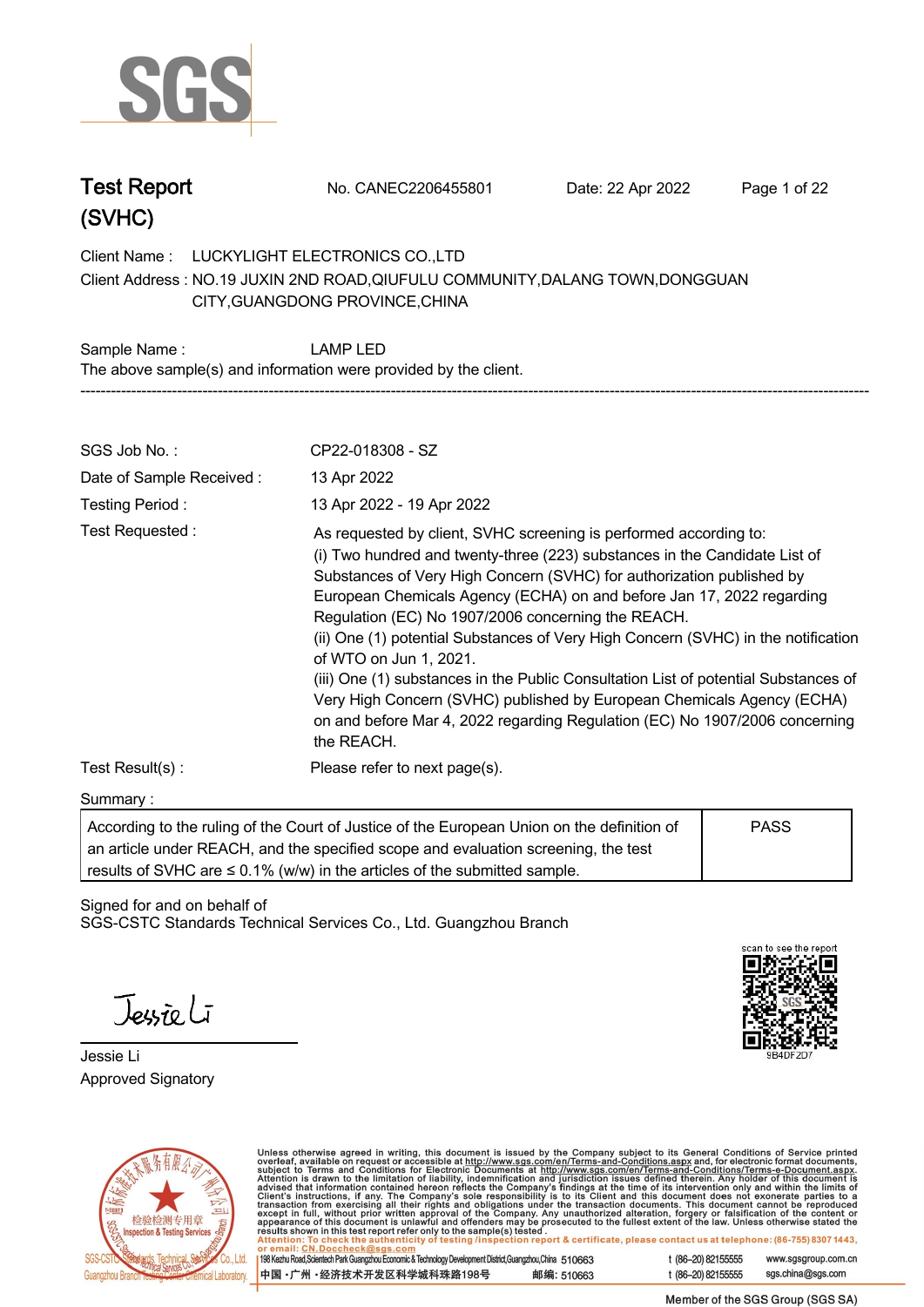

**Test Report. No. CANEC2206455801 . Date: 22 Apr 2022. Page 2 of 22.**

#### **Remark :.**

 **1. The chemical analysis of specified SVHC is performed by means of currently available analytical techniques against the following SVHC related documents published by ECHA: http://echa.europa.eu/web/guest/candidate-list-table** 

 **These lists are under evaluation by ECHA and may subject to change in the future.** 

 **2. REACH obligation:** 

 **2.1 Concerning article(s):** 

#### **Communication:**

 **Article 33 of Regulation (EC) No 1907/2006 requires supplier of an article containing a substance meeting the criteria in Article 57 and identified in accordance with Article 59(1) in a concentration above 0.1% weight by weight (w/w) shall provide the recipient of the article with sufficient information, available to the supplier, to allow safe use of the article including, as a minimum, the name of that substance in the Candidate List.** 

#### **Notification:**

 **In accordance with Regulation (EC) No 1907/2006, any EU producer or importer of articles shall notify ECHA, in accordance with paragraph 4 of Article 7, if a substance meets the criteria in Article 57 and is identified in accordance with Article 59(1) of the Regulation, if (a) the substance in the Candidate List is present in those articles in quantities totaling over one tonne per producer or importer per year; and (b) the substance in the Candidate List is present in those articles above a concentration of 0.1% weight by weight (w/w).** 

 **SGS adopts the ruling of the Court of Justice of the European Union on the definition of an article under REACH unless indicated otherwise. Detail explanation is available at the following link:** 

 **http://www.sgs.com/-/media/global/documents/technical-documents/technical-bulletins/sgs-crs position-statement-on-svhc-in-articles-a4-en-16-06.pdf?la=en** 

#### **2.2 Concerning material(s):**

 **Test results in this report are based on the tested sample. This report refers to testing result of tested sample submitted as homogenous material(s). In case such material is being used to compose an article, the results indicated in this report may not represent SVHC concentration in such article. If this report refers to testing result of composite material group by equal weight proportion, the material in each composite test group may come from more than one article.** 

 **If the sample is a substance or mixture, and it directly exports to EU, client has the obligation to comply with the supply chain communication obligation under Article 31 of Regulation (EC) No. 1907/2006 and the conditions of Authorization of substance of very high concern included in the Annex XIV of the Regulation (EC) No. 1907/2006.** 

#### **2.3 Concerning substance and preparation:**

 **If a SVHC is found over 0.1% (w/w) and/or the specific concentration limit which is set in Regulation (EC) No 1272/2008 and its amendments, client is suggested to prepare a Safety** 



Unless otherwise agreed in writing, this document is issued by the Company subject to its General Conditions of Service printed<br>overleaf, available on request or accessible at http://www.sgs.com/en/Terms-and-Conditions.as t (86-20) 82155555 www.sgsgroup.com.cn

198 Kezhu Road, Scientech Park Guangzhou Economic & Technology Development District, Guangzhou, China 510663 中国·广州·经济技术开发区科学城科珠路198号 邮编: 510663

t (86-20) 82155555 sas.china@sas.com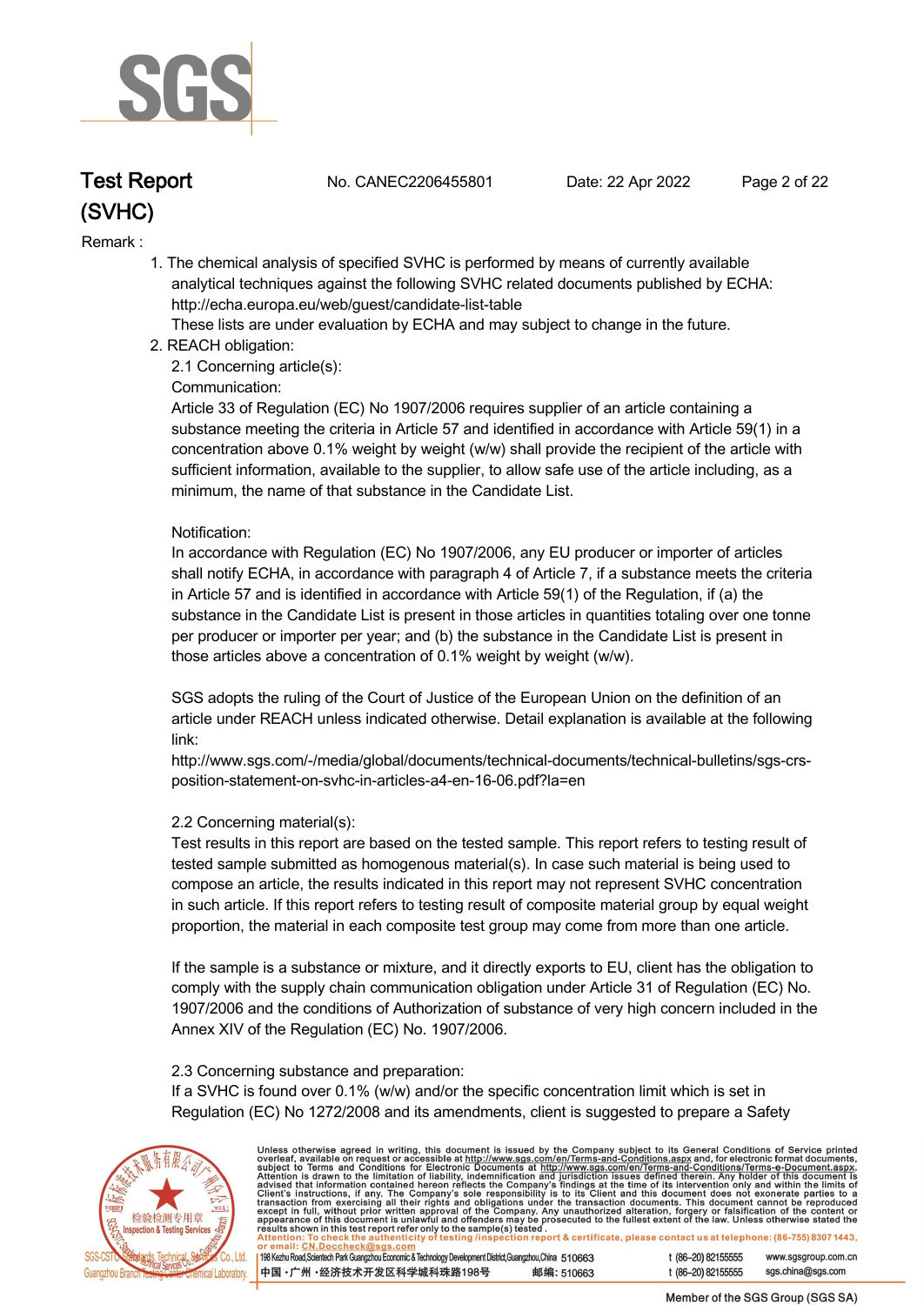

**Test Report. No. CANEC2206455801 . Date: 22 Apr 2022. Page 3 of 22.**

 **Data Sheet (SDS) against the SVHC to comply with the supply chain communication obligation under Regulation (EC) No 1907/2006, in which:** 

 **- a substance that is classified as hazardous under the CLP Regulation (EC) No 1272/2008.** 

 **- a mixture that is classified as hazardous under the CLP Regulation (EC) No 1272/2008, when it contains a substance with concentration equal to, or greater than the classification limit as set in Regulation (EC) No. 1272/2008; or** 

 **- a mixture is not classified as hazardous under the CLP Regulation (EC) No 1272/2008, but contains either:** 

 **(a) a substance posing human health or environmental hazards in an individual concentration of ≥ 1 % by weight for mixtures that are solid or liquids (i.e., non-gaseous mixtures) or ≥ 0.2 % by volume for gaseous mixtures; or** 

 **(b) a substance that is PBT, or vPvB in an individual concentration of ≥ 0.1 % by weight for mixtures that are solid or liquids (i.e., non-gaseous mixtures); or** 

 **(c) a substance on the SVHC candidate list (for reasons other than those listed above), in an individual concentration of ≥ 0.1 % by weight for non-gaseous mixtures; or** 

- **(d) a substance for which there are Europe-wide workplace exposure limits.**
- **3. If a SVHC is found over the reporting limit, client is suggested to identify the composite component which contains the SVHC and the exact concentration of the SVHC by requesting further quantitative analysis from the laboratory.**

#### **Test Sample :.**

#### **Sample Description :.**

#### **Component list :.**

| <b>Test Result ID</b> | Description    | <b>SGS</b><br>Sample ID |
|-----------------------|----------------|-------------------------|
| 001                   | Metal group    | CAN22-064558.001        |
| 002                   | Nonmetal group | CAN22-064558.002        |
|                       |                |                         |



Unless otherwise agreed in writing, this document is issued by the Company subject to its General Conditions of Service printed overleaf, available on request or accessible at http://www.sgs.com/en/Terms-and-Conditions.as

| 198 Kezhu Road, Scientech Park Guangzhou Economic & Technology Development District, Guangzhou, China 510663 |            |
|--------------------------------------------------------------------------------------------------------------|------------|
| 中国 •广州 •经济技术开发区科学城科珠路198号                                                                                    | 邮编: 510663 |

t (86-20) 82155555 www.sgsgroup.com.cn t (86-20) 82155555 sgs.china@sgs.com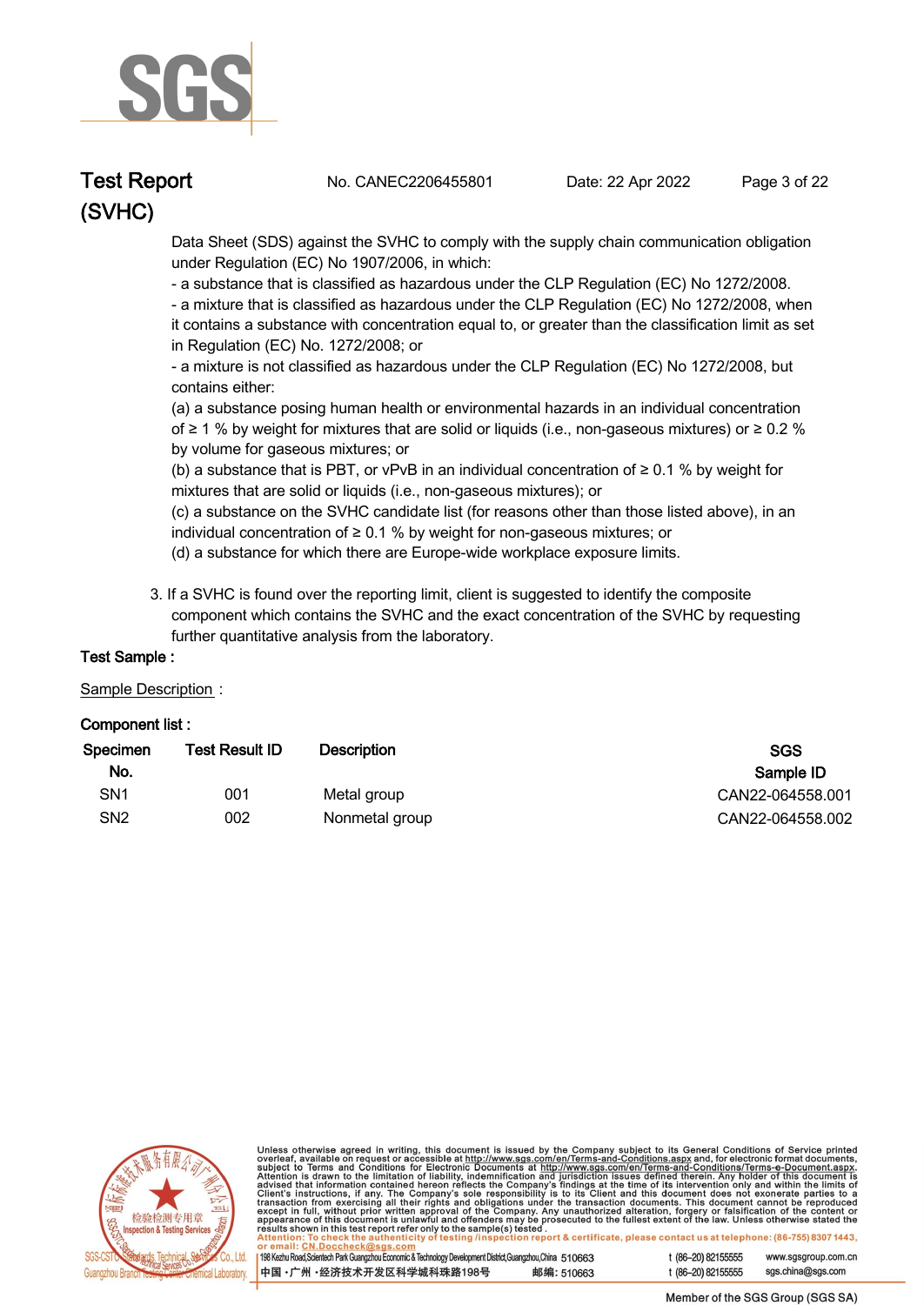

# **Test Report. No. CANEC2206455801 . Date: 22 Apr 2022. Page 4 of 22. (SVHC)**

| SGS Sample ID   Photo No. |    | <b>Material Description</b>      |
|---------------------------|----|----------------------------------|
| 001                       | P1 | Silvery metal pin                |
| 002                       | P2 | Colorless transparent body (LED) |

#### **Test Method :.**

**SGS In-House method- SGS-CCL-TOP-092-01, SGS-CCL-TOP-092-02, Analyzed by ICP-OES, UV-VIS, GC-MS, HPLC-DAD/MS and Colorimetric Method. .**



Unless otherwise agreed in writing, this document is issued by the Company subject to its General Conditions of Service printed<br>overleaf, available on request or accessible at http://www.sgs.com/en/Terms-and-Conditions.as

| 198 Kezhu Road, Scientech Park Guangzhou Economic & Technology Development District, Guangzhou, China 510663 |            |
|--------------------------------------------------------------------------------------------------------------|------------|
| 中国 •广州 •经济技术开发区科学城科珠路198号 »                                                                                  | 邮编: 510663 |

sgs.china@sgs.com t (86-20) 82155555

www.sgsgroup.com.cn

t (86-20) 82155555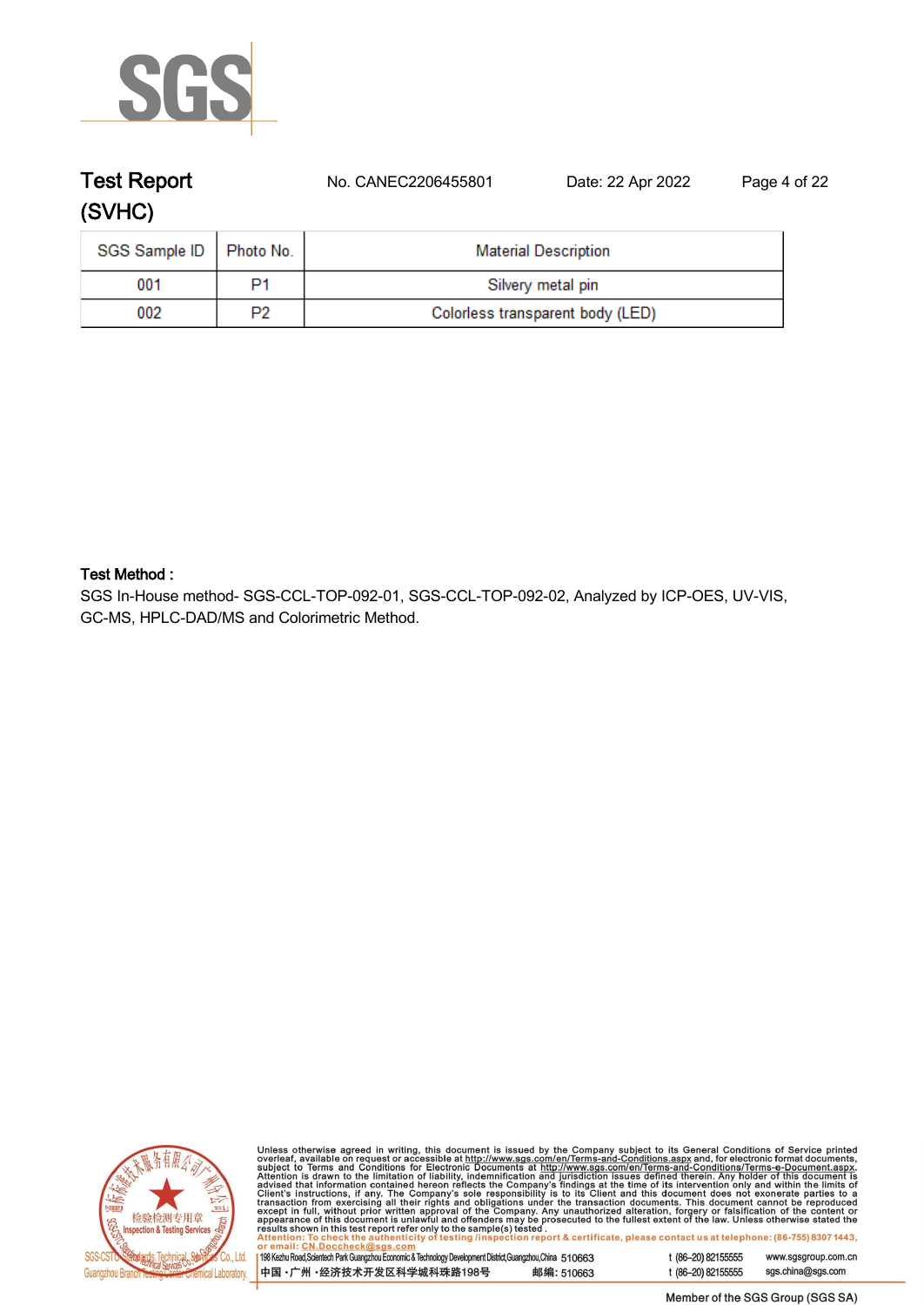

**Test Report. No. CANEC2206455801 . Date: 22 Apr 2022. Page 5 of 22.**

## **(SVHC)**

#### **Test Result: (Substances in the Candidate List of SVHC)**

|                          | <b>Batch Substance Name</b>       | CAS No. | 001<br>Concentration (%) | (%)<br><b>RL</b> |
|--------------------------|-----------------------------------|---------|--------------------------|------------------|
| $\overline{\phantom{0}}$ | All tested SVHC in candidate list | -       | NL                       | -                |

#### **Test Result: (Substances in the Candidate List of SVHC)**

|                          | <b>Batch Substance Name</b>       | CAS No. | 002                  | (% )<br><b>RL</b>        |
|--------------------------|-----------------------------------|---------|----------------------|--------------------------|
|                          |                                   |         | (%)<br>Concentration |                          |
| $\overline{\phantom{0}}$ | All tested SVHC in candidate list |         | ND                   | $\overline{\phantom{a}}$ |

#### **Test Result: (Potential SVHC)**

|                          | Batch Substance Name      | CAS No. | 002<br>Concentration (%) | (% )<br><b>RL</b>        |
|--------------------------|---------------------------|---------|--------------------------|--------------------------|
| $\overline{\phantom{0}}$ | All tested Potential SVHC | $\sim$  | ND.                      | $\overline{\phantom{0}}$ |



Unless otherwise agreed in writing, this document is issued by the Company subject to its General Conditions of Service printed<br>overleaf, available on request or accessible at http://www.sgs.com/en/Terms-and-Conditions.as

| 01 6111a11. 011.DOCCH6CRW3U3.COM                                                                          |            |
|-----------------------------------------------------------------------------------------------------------|------------|
| 198 Kezhu Road,Scientech Park Guangzhou Economic & Technology Development District,Guangzhou,China 510663 |            |
|                                                                                                           |            |
| 中国 •广州 •经济技术开发区科学城科珠路198号                                                                                 | 邮编: 510663 |
|                                                                                                           |            |

t (86-20) 82155555 sgs.china@sgs.com

www.sgsgroup.com.cn

t (86-20) 82155555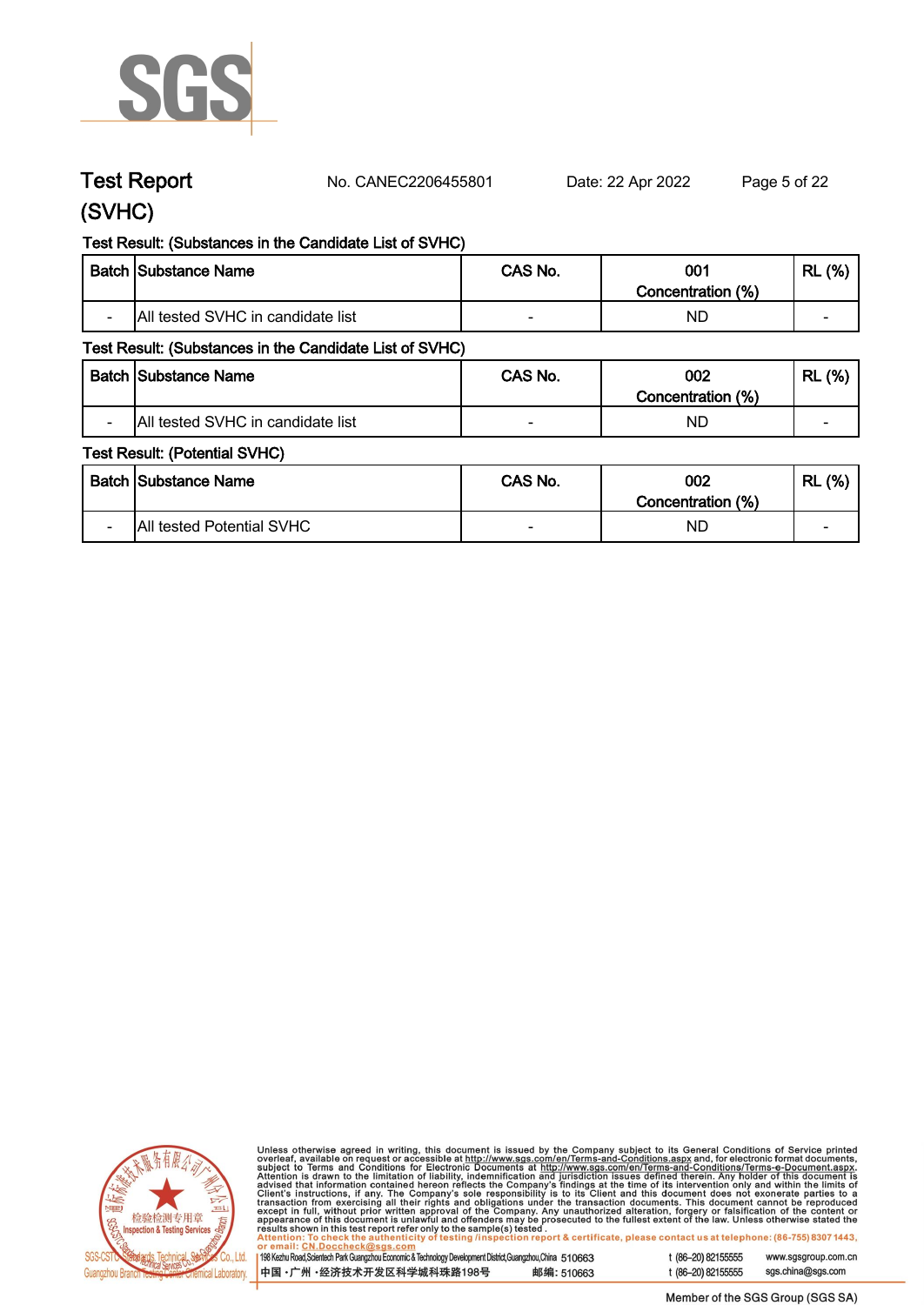

**Test Report. No. CANEC2206455801 . Date: 22 Apr 2022. Page 6 of 22.**

**Notes :.**

**1.The table above only shows detected SVHC, and SVHC that below RL are not reported.** 

**Please refer to Appendix for the full list of tested SVHC.**

**2.RL = Reporting Limit (Test data will be shown if it ≥ RL. RL is not regulatory limit.) ND = Not detected (lower than RL),** 

**ND is denoted on the SVHC substance.**

**3.\* The test result is based on the calculation of selected element(s) and to the worst-case scenario.** 

**\*\* The test result is based on the calculation of selected marker(s) and to the worst-case scenario.** 

**4. RL = 0.005% is evaluated for element (i.e. cobalt, arsenic, lead, chromium (VI), aluminum, zirconium, boron, strontium, zinc, antimony, titanium, barium, cadmium respectively), except molybdenum RL=0.0005 % boron RL=0.0025 % (only for Lead bis(tetrafluoroborate), Orthoboric acid, sodium salt), chromium (VI) RL=0.0025 % (only for Pentazinc chromate octahydroxide). .**

**5. Calculated concentration of boric compounds are based on the water extractive boron by ICP-OES. .**

**6. § The substance is proposed for the identification as SVHC only where it contains** 

**Michler's ketone (CAS Number: 90-94-8) or Michler's base (CAS Number: 101-61-1) ≥0.1% (w/w). 7. In consideration of the analysis requirement and the limit of sample volume, the screening test for the article is based on components / material enough to test.**

**8. / = Potential SVHC .**

**Unless otherwise stated, the decision rule for conformity reporting is based on Binary Statement for Simple Acceptance Rule ( <sup>w</sup> =0) stated in ILAC-G8:09/2019. .**



Unless otherwise agreed in writing, this document is issued by the Company subject to its General Conditions of Service printed overleaf, available on request or accessible at http://www.sgs.com/en/Terms-and-Conditions.as

| 198 Kezhu Road, Scientech Park Guangzhou Economic & Technology Development District, Guangzhou, China 510663 |            |  |
|--------------------------------------------------------------------------------------------------------------|------------|--|
| 中国 •广州 •经济技术开发区科学城科珠路198号 »                                                                                  | 邮编: 510663 |  |

t (86-20) 82155555 www.sgsgroup.com.cn t (86-20) 82155555 sgs.china@sgs.com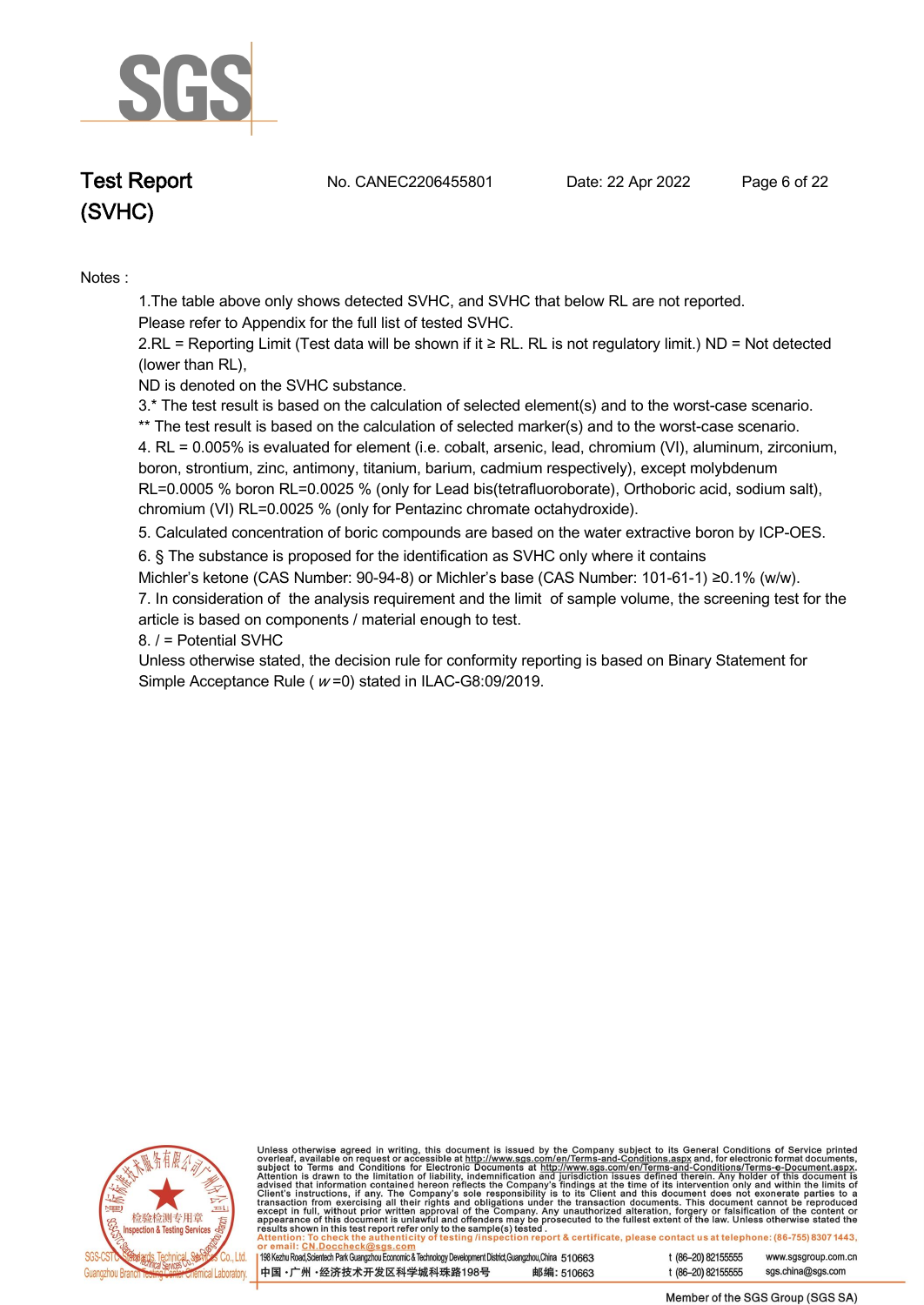

**Test Report. No. CANEC2206455801 . Date: 22 Apr 2022. Page 7 of 22.**

## **Appendix**

#### **Full list of tested SVHC:**

| <b>Batch</b>               | No.            | <b>Substance Name</b>                                                                                      | CAS No.                  | <b>RL</b> (%) |
|----------------------------|----------------|------------------------------------------------------------------------------------------------------------|--------------------------|---------------|
|                            | $\mathbf{1}$   | 4,4'-Diaminodiphenylmethane(MDA)                                                                           | 101-77-9                 | 0.050         |
| ı                          | $\overline{2}$ | 5-tert-butyl-2,4,6-trinitro-m-xylene (musk xylene)                                                         | $81 - 15 - 2$            | 0.050         |
|                            | $\mathbf{3}$   | Alkanes, C10-13, chloro (Short Chain Chlorinated Paraffins)                                                | 85535-84-8               | 0.050         |
| ı                          | $\overline{4}$ | Anthracene                                                                                                 | 120-12-7                 | 0.050         |
| I                          | 5              | Benzyl butyl phthalate (BBP)                                                                               | 85-68-7                  | 0.050         |
| I                          | $\,6$          | Bis (2-ethylhexyl)phthalate (DEHP)                                                                         | 117-81-7                 | 0.050         |
| <b>I</b>                   | $\overline{7}$ | Bis(tributyltin) oxide (TBTO)                                                                              | 56-35-9                  | 0.050         |
| <b>I</b>                   | 8              | Cobalt dichloride*                                                                                         | 7646-79-9                | 0.005         |
| I                          | 9              | Diarsenic pentaoxide*                                                                                      | 1303-28-2                | 0.005         |
| <b>I</b>                   | 10             | Diarsenic trioxide*                                                                                        | 1327-53-3                | 0.005         |
| I                          | 11             | Dibutyl phthalate (DBP)                                                                                    | 84-74-2                  | 0.050         |
| I                          | 12             | Hexabromocyclododecane (HBCDD) and all major<br>diastereoisomers identified (α-HBCDD, β-HBCDD,<br>y-HBCDD) |                          | 0.050         |
| $\mathbf{I}$               | 13             | Lead hydrogen arsenate*                                                                                    | 7784-40-9                | 0.005         |
| I                          | 14             | Sodium dichromate*                                                                                         | 7789-12-0,<br>10588-01-9 | 0.005         |
| I                          | 15             | Triethyl arsenate*                                                                                         | 15606-95-8               | 0.005         |
| $\mathbf{II}$              | 16             | 2,4-Dinitrotoluene                                                                                         | 121-14-2                 | 0.050         |
| $\ensuremath{\mathsf{II}}$ | 17             | Acrylamide                                                                                                 | 79-06-1                  | 0.050         |
| $\mathbf{II}$              | 18             | Anthracene oil**                                                                                           | 90640-80-5               | 0.050         |
| $\mathbf{II}$              | 19             | Anthracene oil, anthracene paste**                                                                         | 90640-81-6               | 0.050         |
| $\ensuremath{\mathsf{II}}$ | 20             | Anthracene oil, anthracene paste, anthracene fraction**                                                    | 91995-15-2               | 0.050         |



Unless otherwise agreed in writing, this document is issued by the Company subject to its General Conditions of Service printed<br>overleaf, available on request or accessible at <u>http://www.sgs.com/en/Terms-and-Conditions.a</u> t (86-20) 82155555 www.sgsgroup.com.cn

| . 198 Kezhu Road,Scientech Park Guangzhou Economic & Technology Development District,Guangzhou,China 510663 |            |
|-------------------------------------------------------------------------------------------------------------|------------|
| 中国 •广州 •经济技术开发区科学城科珠路198号                                                                                   | 邮编: 510663 |

sgs.china@sgs.com t (86-20) 82155555

Member of the SGS Group (SGS SA)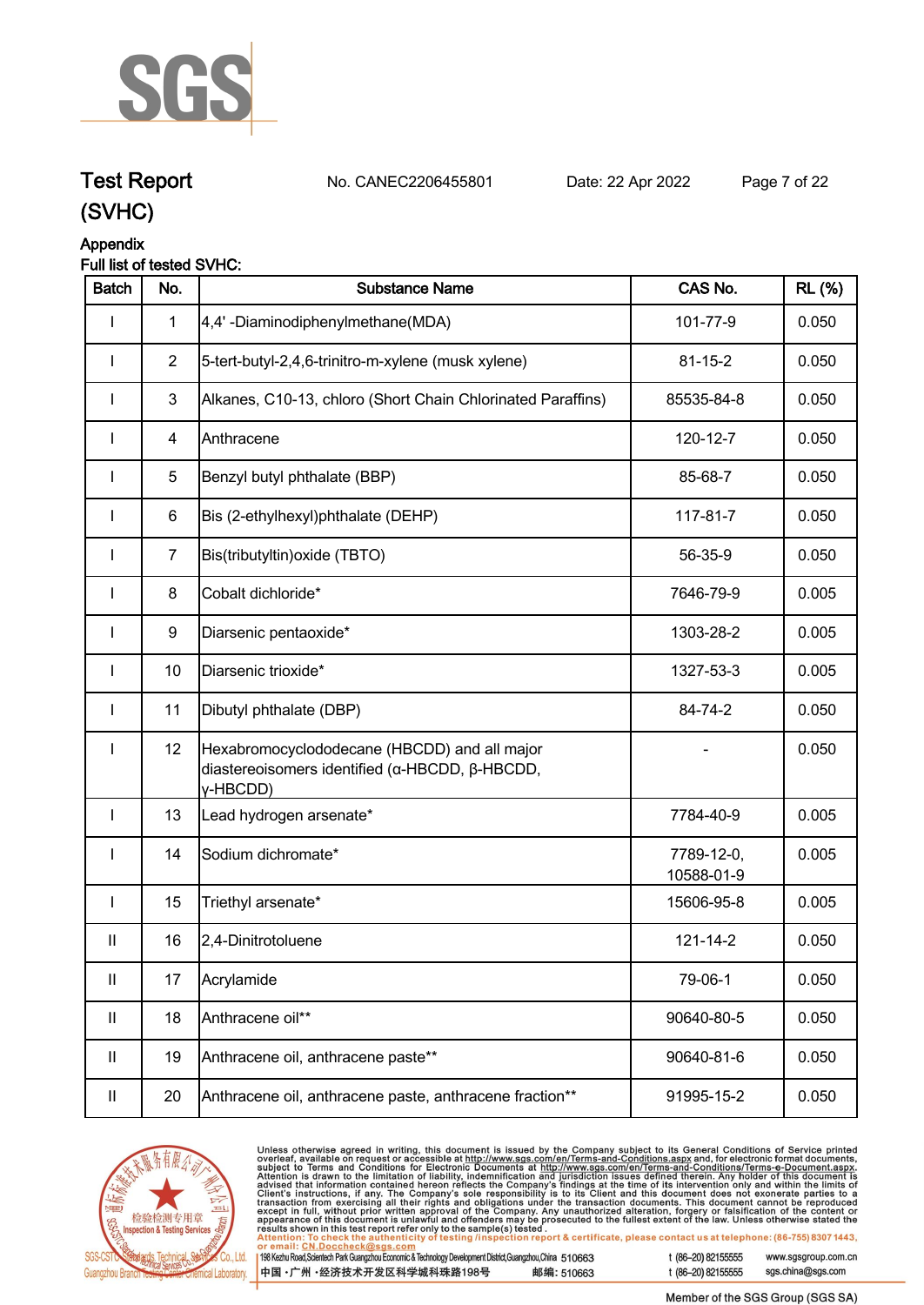

## **Test Report. No. CANEC2206455801 . Date: 22 Apr 2022. Page 8 of 22.**

# **Appendix**

#### **Full list of tested SVHC:**

| <b>Batch</b>  | No. | <b>Substance Name</b>                                                             | CAS No.                                | <b>RL</b> (%) |
|---------------|-----|-----------------------------------------------------------------------------------|----------------------------------------|---------------|
| Ш             | 21  | Anthracene oil, anthracene paste, distn. lights**                                 | 91995-17-4                             | 0.050         |
| Ш             | 22  | Anthracene oil, anthracene-low**                                                  | 90640-82-7                             | 0.050         |
| $\mathbf{  }$ | 23  | Diisobutyl phthalate                                                              | 84-69-5                                | 0.050         |
| $\mathbf{  }$ | 24  | Lead chromate molybdate sulphate red (C.I. Pigment Red<br>$104$ <sup>*</sup>      | 12656-85-8                             | 0.005         |
| $\mathbf{  }$ | 25  | Lead chromate*                                                                    | 7758-97-6                              | 0.005         |
| $\mathbf{  }$ | 26  | Lead sulfochromate yellow (C.I. Pigment Yellow 34)*                               | 1344-37-2                              | 0.005         |
| $\mathbf{  }$ | 27  | Pitch, coal tar, high temp.**                                                     | 65996-93-2                             | 0.050         |
| $\mathbf{II}$ | 28  | Tris(2-chloroethyl)phosphate                                                      | 115-96-8                               | 0.050         |
| Ш             | 29  | Ammonium dichromate*                                                              | 7789-09-5                              | 0.005         |
| Ш             | 30  | Boric acid*                                                                       |                                        | 0.005         |
| Ш             | 31  | Disodium tetraborate, anhydrous*                                                  | 1303-96-4,<br>1330-43-4,<br>12179-04-3 | 0.005         |
| III           | 32  | Potassium chromate*                                                               | 7789-00-6                              | 0.005         |
| Ш             | 33  | Potassium dichromate*                                                             | 7778-50-9                              | 0.005         |
| Ш             | 34  | Sodium chromate*                                                                  | 7775-11-3                              | 0.005         |
| Ш             | 35  | Tetraboron disodium heptaoxide, hydrate*                                          | 12267-73-1                             | 0.005         |
| Ш             | 36  | Trichloroethylene                                                                 | 79-01-6                                | 0.050         |
| ${\sf IV}$    | 37  | 2-Ethoxyethanol                                                                   | 110-80-5                               | 0.050         |
| IV            | 38  | 2-Methoxyethanol                                                                  | 109-86-4                               | 0.050         |
| $\mathsf{IV}$ | 39  | Chromic acid,<br>Oligomers of chromic acid and dichromic acid,<br>Dichromic acid* |                                        | 0.005         |



Unless otherwise agreed in writing, this document is issued by the Company subject to its General Conditions of Service printed<br>overleaf, available on request or accessible at <u>http://www.sgs.com/en/Terms-and-Conditions.a</u>

| 198 Kezhu Road,Scientech Park Guangzhou Economic & Technology Development District,Guangzhou,China 510663 |            |
|-----------------------------------------------------------------------------------------------------------|------------|
| 中国 •广州 •经济技术开发区科学城科珠路198号                                                                                 | 邮编: 510663 |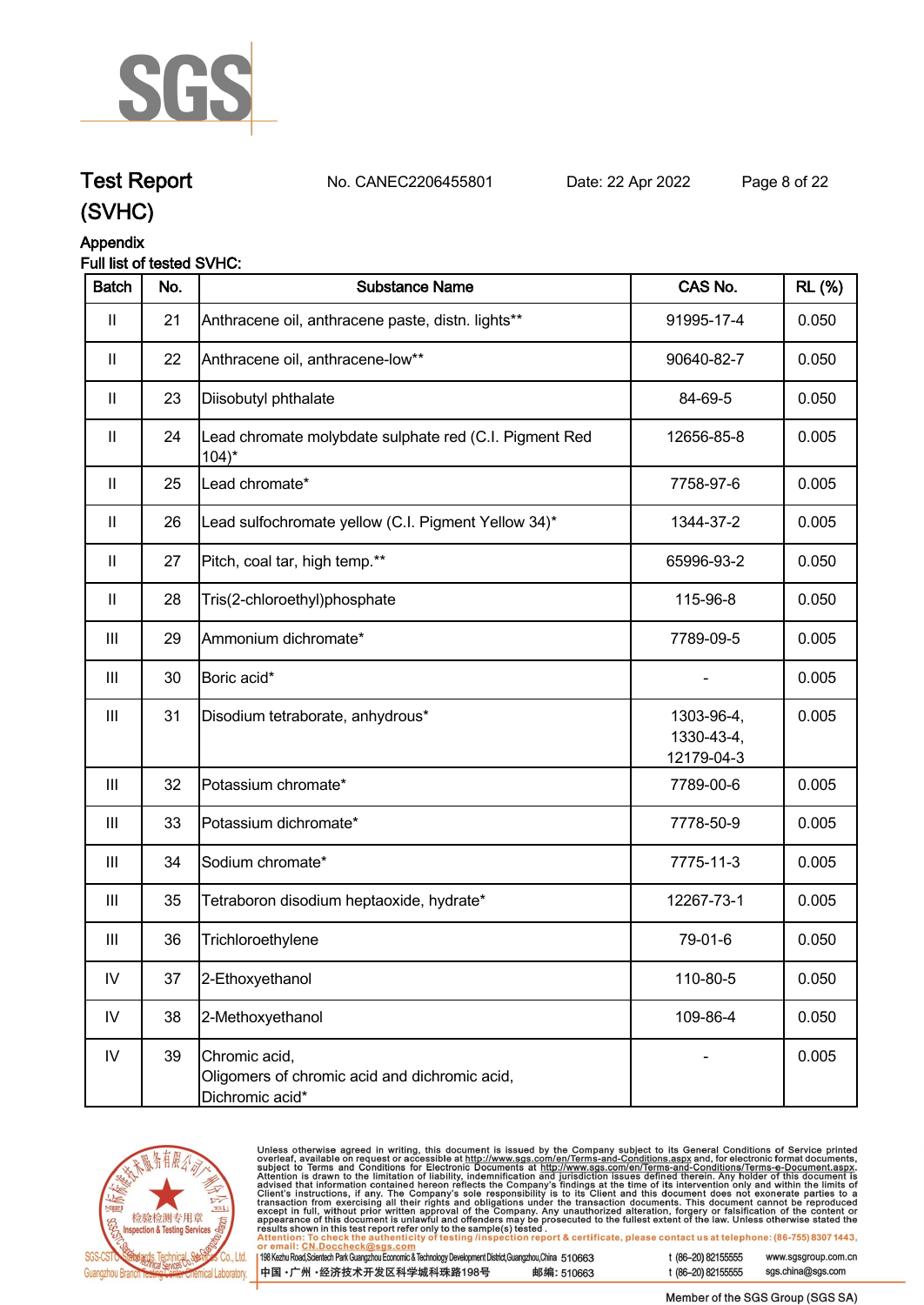

# **Test Report. No. CANEC2206455801 . Date: 22 Apr 2022. Page 9 of 22.**

**(SVHC)**

#### **Appendix**

#### **Full list of tested SVHC:**

| <b>Batch</b>  | No. | <b>Substance Name</b>                                                      | CAS No.                | <b>RL</b> (%) |
|---------------|-----|----------------------------------------------------------------------------|------------------------|---------------|
| IV            | 40  | Chromium trioxide*                                                         | 1333-82-0              | 0.005         |
| $\mathsf{IV}$ | 41  | Cobalt(II) carbonate*                                                      | 513-79-1               | 0.005         |
| IV            | 42  | Cobalt(II) diacetate*                                                      | 71-48-7                | 0.005         |
| IV            | 43  | Cobalt(II) dinitrate*                                                      | 10141-05-6             | 0.005         |
| IV            | 44  | Cobalt(II) sulphate*                                                       | 10124-43-3             | 0.005         |
| $\vee$        | 45  | 1,2,3-trichloropropane                                                     | 96-18-4                | 0.050         |
| V             | 46  | 1,2-Benzenedicarboxylic acid, di-C6-8-branched alkyl esters,<br>C7-rich    | 71888-89-6             | 0.050         |
| V             | 47  | 1,2-Benzenedicarboxylic acid, di-C7-11-branched and linear<br>alkyl esters | 68515-42-4             | 0.050         |
| V             | 48  | 1-methyl-2-pyrrolidone                                                     | 872-50-4               | 0.050         |
| V             | 49  | 2-ethoxyethyl acetate                                                      | 111-15-9               | 0.050         |
| $\vee$        | 50  | Hydrazine                                                                  | 7803-57-8,<br>302-01-2 | 0.050         |
| $\vee$        | 51  | Strontium chromate*                                                        | 7789-06-2              | 0.005         |
| VI            | 52  | 1,2-Dichloroethane                                                         | 107-06-2               | 0.050         |
| VI            | 53  | 2,2'-dichloro-4,4'-methylenedianiline                                      | $101 - 14 - 4$         | 0.050         |
| VI            | 54  | 2-Methoxyaniline; o-Anisidine                                              | $90 - 04 - 0$          | 0.050         |
| VI            | 55  | 4-(1,1,3,3-tetramethylbutyl)phenol                                         | 140-66-9               | 0.050         |
| VI            | 56  | Aluminosilicate Refractory Ceramic Fibres *                                |                        | 0.005         |
| VI            | 57  | Arsenic acid*                                                              | 7778-39-4              | 0.005         |
| VI            | 58  | Bis(2-methoxyethyl) ether                                                  | 111-96-6               | 0.050         |
| VI            | 59  | Bis(2-methoxyethyl) phthalate                                              | 117-82-8               | 0.050         |



Unless otherwise agreed in writing, this document is issued by the Company subject to its General Conditions of Service printed<br>overleaf, available on request or accessible at <u>http://www.sgs.com/en/Terms-and-Conditions.a</u>

|  | 98 Kezhu Road, Scientech Park Guangzhou Economic & Technology Development District, Guangzhou, China 510663 |            |
|--|-------------------------------------------------------------------------------------------------------------|------------|
|  | 中国 •广州 •经济技术开发区科学城科珠路198号 」                                                                                 | 邮编: 510663 |

t (86-20) 82155555 www.sgsgroup.com.cn

t (86-20) 82155555

sgs.china@sgs.com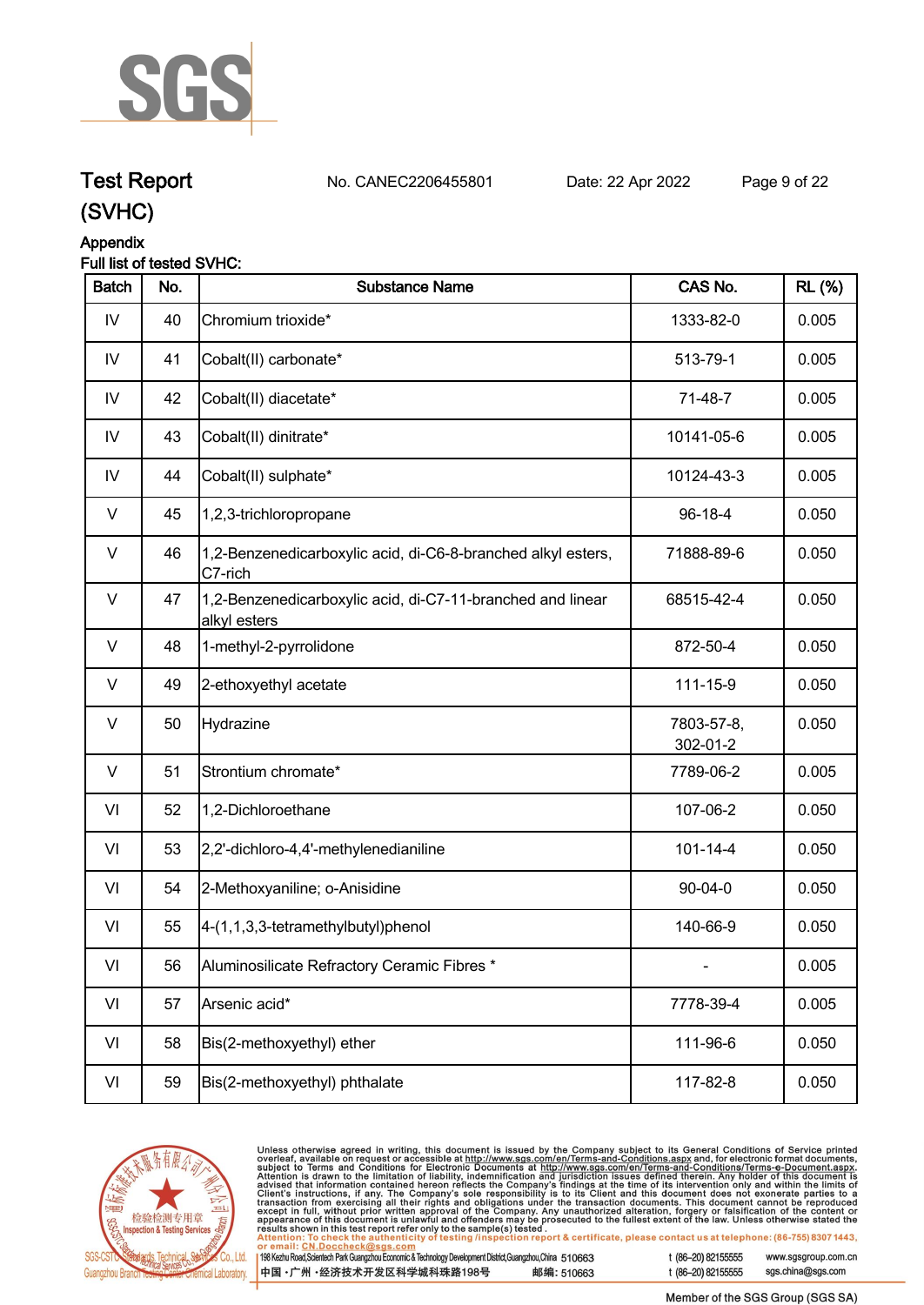

## **Test Report. No. CANEC2206455801 . Date: 22 Apr 2022. Page 10 of 22.**

## **Appendix**

#### **Full list of tested SVHC:**

| <b>Batch</b> | No. | <b>Substance Name</b>                                                                                                                              | CAS No.        | <b>RL</b> (%) |
|--------------|-----|----------------------------------------------------------------------------------------------------------------------------------------------------|----------------|---------------|
| VI           | 60  | Calcium arsenate*                                                                                                                                  | 7778-44-1      | 0.005         |
| VI           | 61  | Dichromium tris(chromate) *                                                                                                                        | 24613-89-6     | 0.005         |
| VI           | 62  | Formaldehyde, oligomeric reaction products with aniline                                                                                            | 25214-70-4     | 0.050         |
| VI           | 63  | Lead diazide, Lead azide*                                                                                                                          | 13424-46-9     | 0.005         |
| VI           | 64  | Lead dipicrate*                                                                                                                                    | 6477-64-1      | 0.005         |
| VI           | 65  | Lead styphnate*                                                                                                                                    | 15245-44-0     | 0.005         |
| VI           | 66  | N,N-dimethylacetamide                                                                                                                              | 127-19-5       | 0.050         |
| VI           | 67  | Pentazinc chromate octahydroxide*                                                                                                                  | 49663-84-5     | 0.005         |
| VI           | 68  | Phenolphthalein                                                                                                                                    | 77-09-8        | 0.050         |
| VI           | 69  | Potassium hydroxyoctaoxodizincatedichromate*                                                                                                       | 11103-86-9     | 0.005         |
| VI           | 70  | Trilead diarsenate*                                                                                                                                | 3687-31-8      | 0.005         |
| VI           | 71  | Zirconia Aluminosilicate Refractory Ceramic Fibres*                                                                                                |                | 0.005         |
| VII          | 72  | [4-[[4-anilino-1-naphthyl][4-<br>(dimethylamino)phenyl]methylene]cyclohexa-2,5-dien-1-ylide<br>ne] dimethylammonium chloride (C.I. Basic Blue 26)§ | 2580-56-5      | 0.050         |
| VII          | 73  | [[4-[4,4'-bis(dimethylamino)<br>benzhydrylidene]cyclohexa-2,5-dien-1-ylidene]dimethylamm<br>onium chloride (C.I. Basic Violet 3)§                  | 548-62-9       | 0.050         |
| VII          | 74  | 1,2-bis(2-methoxyethoxy)ethane (TEGDME; triglyme)                                                                                                  | 112-49-2       | 0.050         |
| VII          | 75  | 1,2-dimethoxyethane; ethylene glycol dimethyl ether<br>(EGDME)                                                                                     | $110 - 71 - 4$ | 0.050         |
| VII          | 76  | 4,4'-bis(dimethylamino) benzophenone (Michler's Ketone)                                                                                            | 90-94-8        | 0.050         |
| VII          | 77  | 4,4'-bis(dimethylamino)-4"-(methylamino)trityl alcohol§                                                                                            | $561 - 41 - 1$ | 0.050         |
| VII          | 78  | Diboron trioxide*                                                                                                                                  | 1303-86-2      | 0.005         |
|              |     |                                                                                                                                                    |                |               |



Unless otherwise agreed in writing, this document is issued by the Company subject to its General Conditions of Service printed<br>overleaf, available on request or accessible at http://www.sgs.com/en/Terms-and-Conditions.as

| l 198 Kezhu Road,Scientech Park Guangzhou Economic & Technology Development District,Guangzhou,China 51 O663 |            |
|--------------------------------------------------------------------------------------------------------------|------------|
| 中国 •广州 •经济技术开发区科学城科珠路198号                                                                                    | 邮编: 510663 |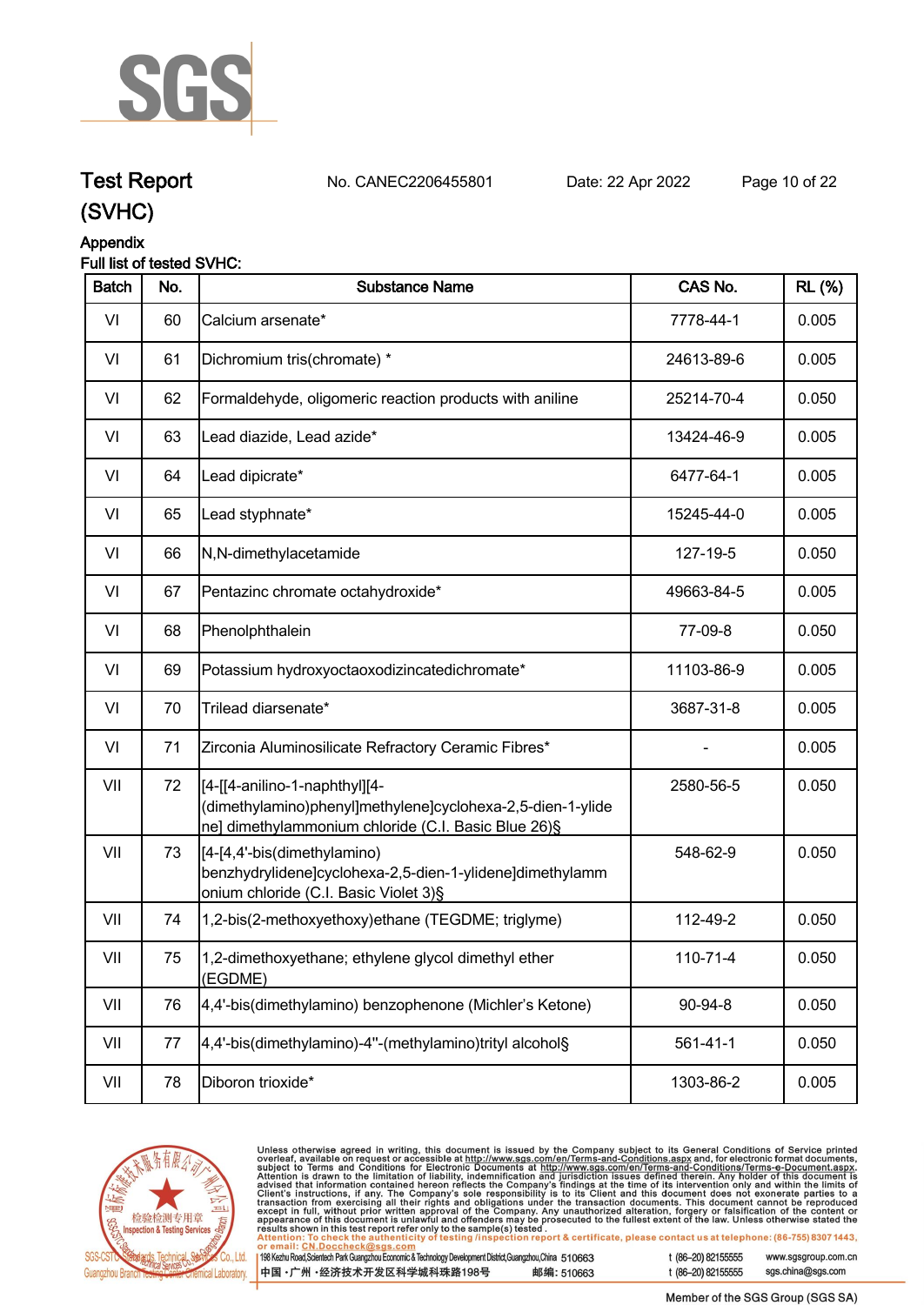

# **Test Report. No. CANEC2206455801 . Date: 22 Apr 2022. Page 11 of 22.**

## **(SVHC)**

#### **Appendix**

#### **Full list of tested SVHC:**

| <b>Batch</b> | No. | <b>Substance Name</b>                                                                                            | CAS No.        | <b>RL</b> (%) |
|--------------|-----|------------------------------------------------------------------------------------------------------------------|----------------|---------------|
| VII          | 79  | Formamide                                                                                                        | $75-12-7$      | 0.050         |
| VII          | 80  | Lead(II) bis(methanesulfonate)*                                                                                  | 17570-76-2     | 0.005         |
| VII          | 81  | N,N,N',N'-tetramethyl-4,4'-methylenedianiline (Michler's<br>base)                                                | $101 - 61 - 1$ | 0.050         |
| VII          | 82  | <b>TGIC</b><br>(1,3,5-tris(oxiranylmethyl)-1,3,5-triazine-2,4,6(1H,3H,5H)-trio<br>ne)                            | 2451-62-9      | 0.050         |
| VII          | 83  | $\alpha$ , $\alpha$ -Bis[4-(dimethylamino)phenyl]-4<br>(phenylamino)naphthalene-1-methanol (C.I. Solvent Blue 4) | 6786-83-0      | 0.050         |
| VII          | 84  | $\beta$ -TGIC (1,3,5-tris[(2S and<br>2R)-2,3-epoxypropyl]-1,3,5-triazine-2,4,6-(1H,3H,5H)-trione)                | 59653-74-6     | 0.050         |
| VIII         | 85  | [Phthalato(2-)]dioxotrilead*                                                                                     | 69011-06-9     | 0.005         |
| VIII         | 86  | 1,2-Benzenedicarboxylic acid, dipentylester, branched and<br>linear                                              | 84777-06-0     | 0.050         |
| VIII         | 87  | 1,2-Diethoxyethane                                                                                               | 629-14-1       | 0.050         |
| VIII         | 88  | 1-Bromopropane                                                                                                   | 106-94-5       | 0.050         |
| VIII         | 89  | 3-Ethyl-2-methyl-2-(3-methylbutyl)-1,3-oxazolidine                                                               | 143860-04-2    | 0.050         |
| VIII         | 90  | 4-(1,1,3,3-tetramethylbutyl)phenol, ethoxylated                                                                  |                | 0.050         |
| VIII         | 91  | 4,4'-Methylenedi-o-toluidine                                                                                     | 838-88-0       | 0.050         |
| VIII         | 92  | 4,4'-Oxydianiline and its salts                                                                                  | 101-80-4       | 0.050         |
| VIII         | 93  | 4-Aminoazobenzene                                                                                                | 60-09-3        | 0.050         |
| VIII         | 94  | 4-Methyl-m-phenylenediamine                                                                                      | 95-80-7        | 0.050         |
| VIII         | 95  | 4-Nonylphenol, branched and linear                                                                               | $\blacksquare$ | 0.050         |
| VIII         | 96  | 6-Methoxy-m-toluidine                                                                                            | 120-71-8       | 0.050         |
| VIII         | 97  | Acetic acid, lead salt, basic*                                                                                   | 51404-69-4     | 0.005         |



Unless otherwise agreed in writing, this document is issued by the Company subject to its General Conditions of Service printed<br>overleaf, available on request or accessible at http://www.sgs.com/en/Terms-and-Conditions.as

| l 198 Kezhu Road,Scientech Park Guangzhou Economic & Technology Development District,Guangzhou,China 51 O663 |            |
|--------------------------------------------------------------------------------------------------------------|------------|
| 【中国 •广州 •经济技术开发区科学城科珠路198号】                                                                                  | 邮编: 510663 |

t (86-20) 82155555 www.sgsgroup.com.cn sgs.china@sgs.com t (86-20) 82155555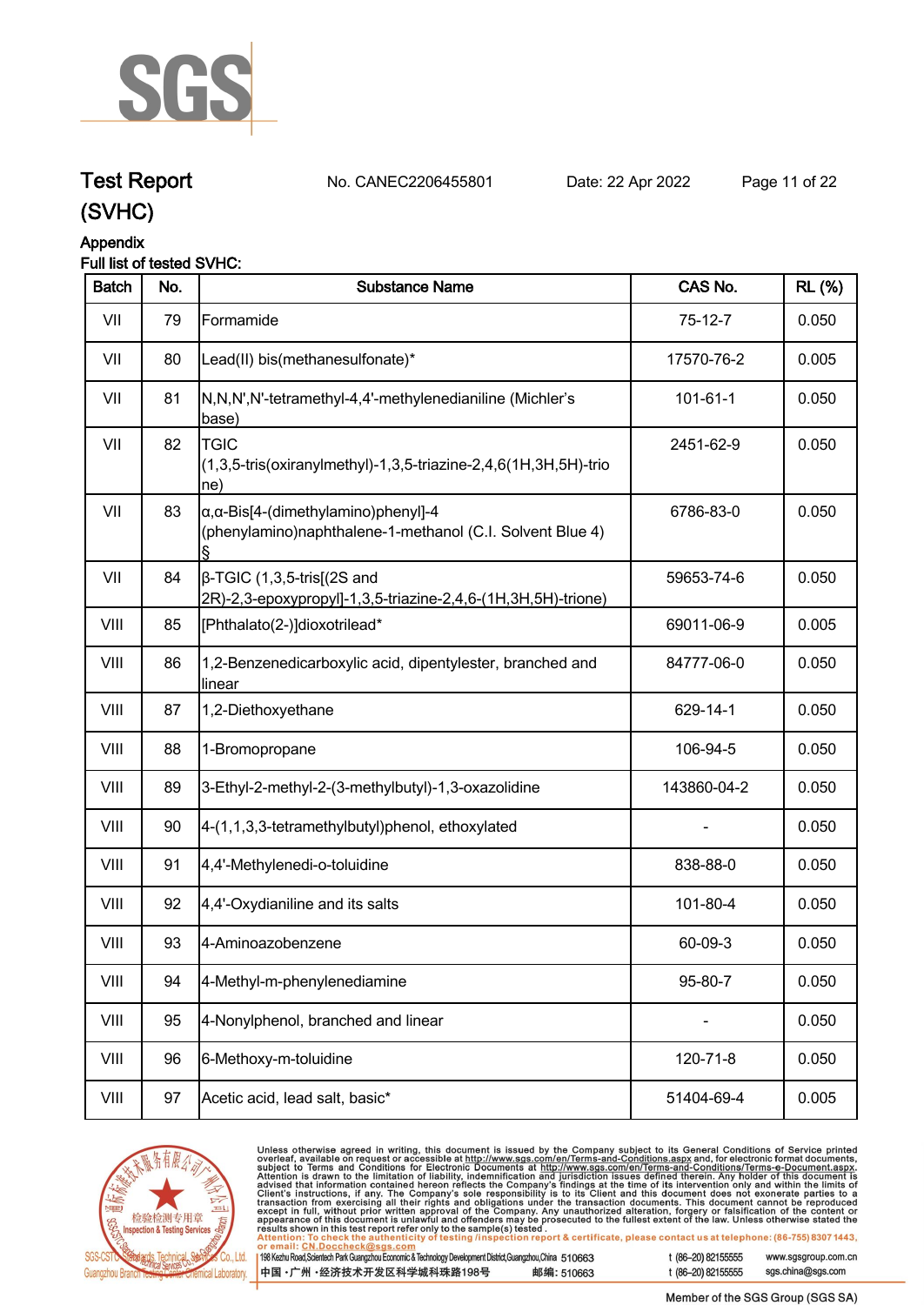

# **Test Report. No. CANEC2206455801 . Date: 22 Apr 2022. Page 12 of 22.**

## **(SVHC)**

#### **Appendix**

#### **Full list of tested SVHC:**

| <b>Batch</b> | No. | <b>Substance Name</b>                                                                                                                                            | CAS No.       | <b>RL</b> (%) |
|--------------|-----|------------------------------------------------------------------------------------------------------------------------------------------------------------------|---------------|---------------|
| VIII         | 98  | Biphenyl-4-ylamine                                                                                                                                               | $92 - 67 - 1$ | 0.050         |
| VIII         | 99  | Bis(pentabromophenyl) ether (DecaBDE)                                                                                                                            | 1163-19-5     | 0.050         |
| VIII         | 100 | Cyclohexane-1,2-dicarboxylic anhydride,<br>cis-cyclohexane-1,2-dicarboxylic anhydride,<br>trans-cyclohexane-1,2-dicarboxylic anhydride                           |               | 0.050         |
| VIII         | 101 | Diazene-1,2-dicarboxamide (C,C'-azodi(formamide))                                                                                                                | 123-77-3      | 0.050         |
| VIII         | 102 | Dibutyltin dichloride (DBTC)                                                                                                                                     | 683-18-1      | 0.050         |
| VIII         | 103 | Diethyl sulphate                                                                                                                                                 | 64-67-5       | 0.050         |
| VIII         | 104 | Diisopentylphthalate                                                                                                                                             | 605-50-5      | 0.050         |
| VIII         | 105 | Dimethyl sulphate                                                                                                                                                | $77 - 78 - 1$ | 0.050         |
| VIII         | 106 | Dinoseb                                                                                                                                                          | 88-85-7       | 0.050         |
| VIII         | 107 | Dioxobis(stearato)trilead*                                                                                                                                       | 12578-12-0    | 0.005         |
| VIII         | 108 | Fatty acids, C16-18, lead salts*                                                                                                                                 | 91031-62-8    | 0.005         |
| VIII         | 109 | Furan                                                                                                                                                            | 110-00-9      | 0.050         |
| VIII         | 110 | Henicosafluoroundecanoic acid                                                                                                                                    | 2058-94-8     | 0.050         |
| VIII         | 111 | Heptacosafluorotetradecanoic acid                                                                                                                                | 376-06-7      | 0.050         |
| VIII         | 112 | Hexahydromethylphathalic anhydride,<br>Hexahydro-4-methylphathalic anhydride,<br>Hexahydro-1-methylphathalic anhydride,<br>Hexahydro-3-methylphathalic anhydride |               | 0.050         |
| VIII         | 113 | Lead bis(tetrafluoroborate)*                                                                                                                                     | 13814-96-5    | 0.005         |
| VIII         | 114 | Lead cyanamidate*                                                                                                                                                | 20837-86-9    | 0.005         |
| VIII         | 115 | Lead dinitrate*                                                                                                                                                  | 10099-74-8    | 0.005         |
| VIII         | 116 | Lead monoxide*                                                                                                                                                   | 1317-36-8     | 0.005         |



Unless otherwise agreed in writing, this document is issued by the Company subject to its General Conditions of Service printed<br>overleaf, available on request or accessible at http://www.sgs.com/en/Terms-and-Conditions.as -20) 82155555 www.sgsgroup.com.cn

| 198 Kezhu Road,Scientech Park Guangzhou Economic & Technology Development District,Guangzhou,China   51 O663 |            | t (86 |
|--------------------------------------------------------------------------------------------------------------|------------|-------|
| 中国 •广州 •经济技术开发区科学城科珠路198号 »                                                                                  | 邮编: 510663 | t (86 |

-20) 82155555 sgs.china@sgs.com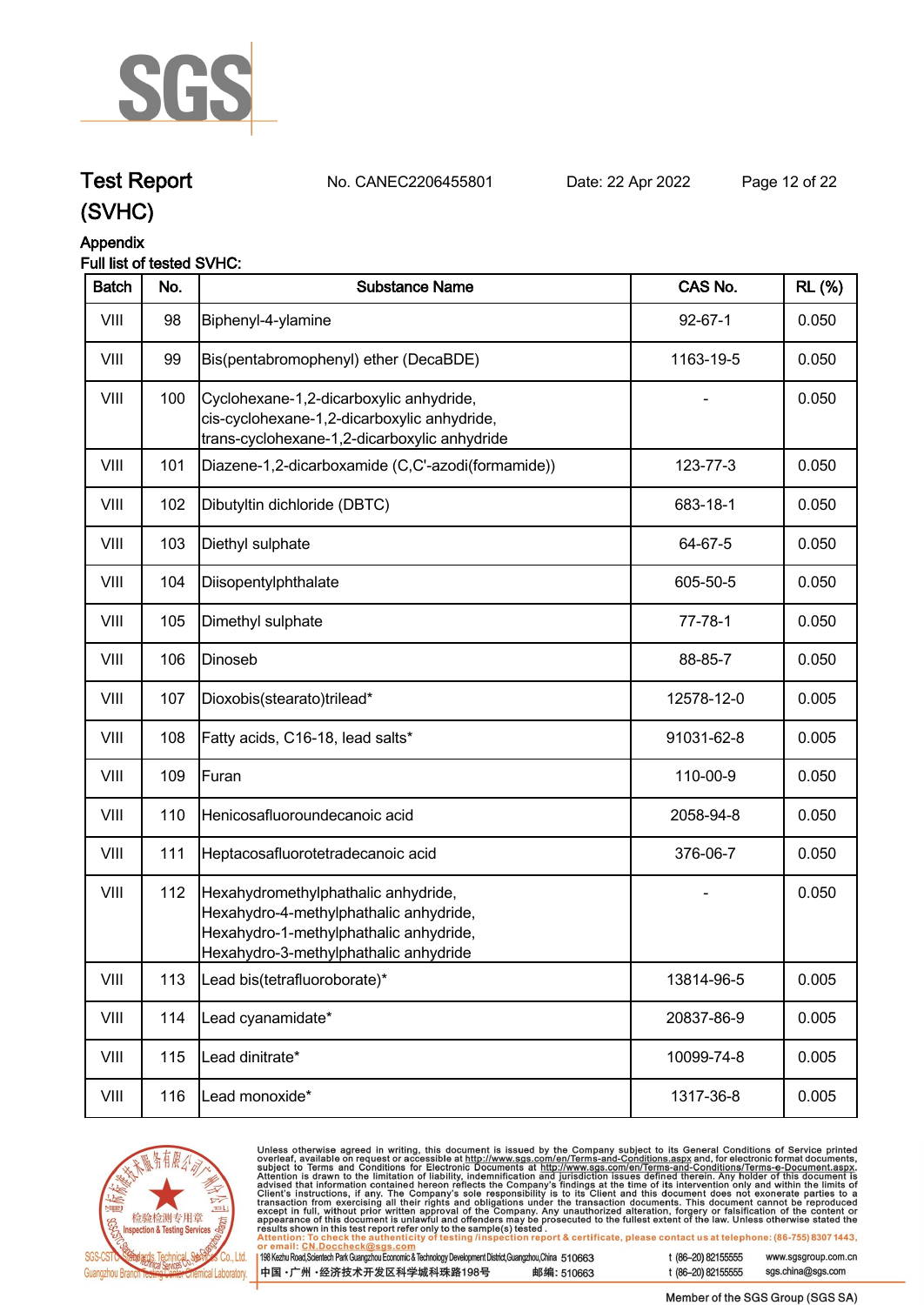

**Test Report. No. CANEC2206455801 . Date: 22 Apr 2022. Page 13 of 22.**

### **Appendix**

#### **Full list of tested SVHC:**

| <b>Batch</b> | No. | <b>Substance Name</b>                                     | CAS No.     | <b>RL (%)</b> |
|--------------|-----|-----------------------------------------------------------|-------------|---------------|
| VIII         | 117 | Lead oxide sulfate*                                       | 12036-76-9  | 0.005         |
| VIII         | 118 | Lead tetroxide (orange lead)*                             | 1314-41-6   | 0.005         |
| VIII         | 119 | Lead titanium trioxide*                                   | 12060-00-3  | 0.005         |
| VIII         | 120 | Lead titanium zirconium oxide*                            | 12626-81-2  | 0.005         |
| VIII         | 121 | Methoxyacetic acid                                        | 625-45-6    | 0.050         |
| VIII         | 122 | Methyloxirane (Propylene oxide)                           | 75-56-9     | 0.050         |
| VIII         | 123 | N,N-dimethylformamide                                     | 68-12-2     | 0.050         |
| VIII         | 124 | N-Methylacetamide                                         | 79-16-3     | 0.050         |
| VIII         | 125 | N-Pentyl-isopentylphthalate                               | 776297-69-9 | 0.050         |
| VIII         | 126 | o-Aminoazotoluene                                         | 97-56-3     | 0.050         |
| VIII         | 127 | o-Toluidine                                               | 95-53-4     | 0.050         |
| VIII         | 128 | Pentacosafluorotridecanoic acid                           | 72629-94-8  | 0.050         |
| VIII         | 129 | Pentalead tetraoxide sulphate*                            | 12065-90-6  | 0.005         |
| VIII         | 130 | Pyrochlore, antimony lead yellow*                         | 8012-00-8   | 0.005         |
| VIII         | 131 | Silicic acid, barium salt, lead-doped*                    | 68784-75-8  | 0.005         |
| VIII         | 132 | Silicic acid, lead salt*                                  | 11120-22-2  | 0.005         |
| VIII         | 133 | Sulfurous acid, lead salt, dibasic*                       | 62229-08-7  | 0.005         |
| VIII         | 134 | Tetraethyllead*                                           | 78-00-2     | 0.005         |
| VIII         | 135 | Tetralead trioxide sulphate*                              | 12202-17-4  | 0.005         |
| VIII         | 136 | Tricosafluorododecanoic acid                              | 307-55-1    | 0.050         |
| VIII         | 137 | Trilead bis(carbonate)dihydroxide (basic lead carbonate)* | 1319-46-6   | 0.005         |



Unless otherwise agreed in writing, this document is issued by the Company subject to its General Conditions of Service printed<br>overleaf, available on request or accessible at http://www.sgs.com/en/Terms-and-Conditions.asp  $|19$ t (86-20) 82155555 www.sgsgroup.com.cn

| 8 Kezhu Road,Scientech Park Guangzhou Economic & Technology Development District,Guangzhou,China    510663<br>!国 •广州 •经济技术开发区科学城科珠路198号 | 邮编: 510663 |
|-----------------------------------------------------------------------------------------------------------------------------------------|------------|
|                                                                                                                                         |            |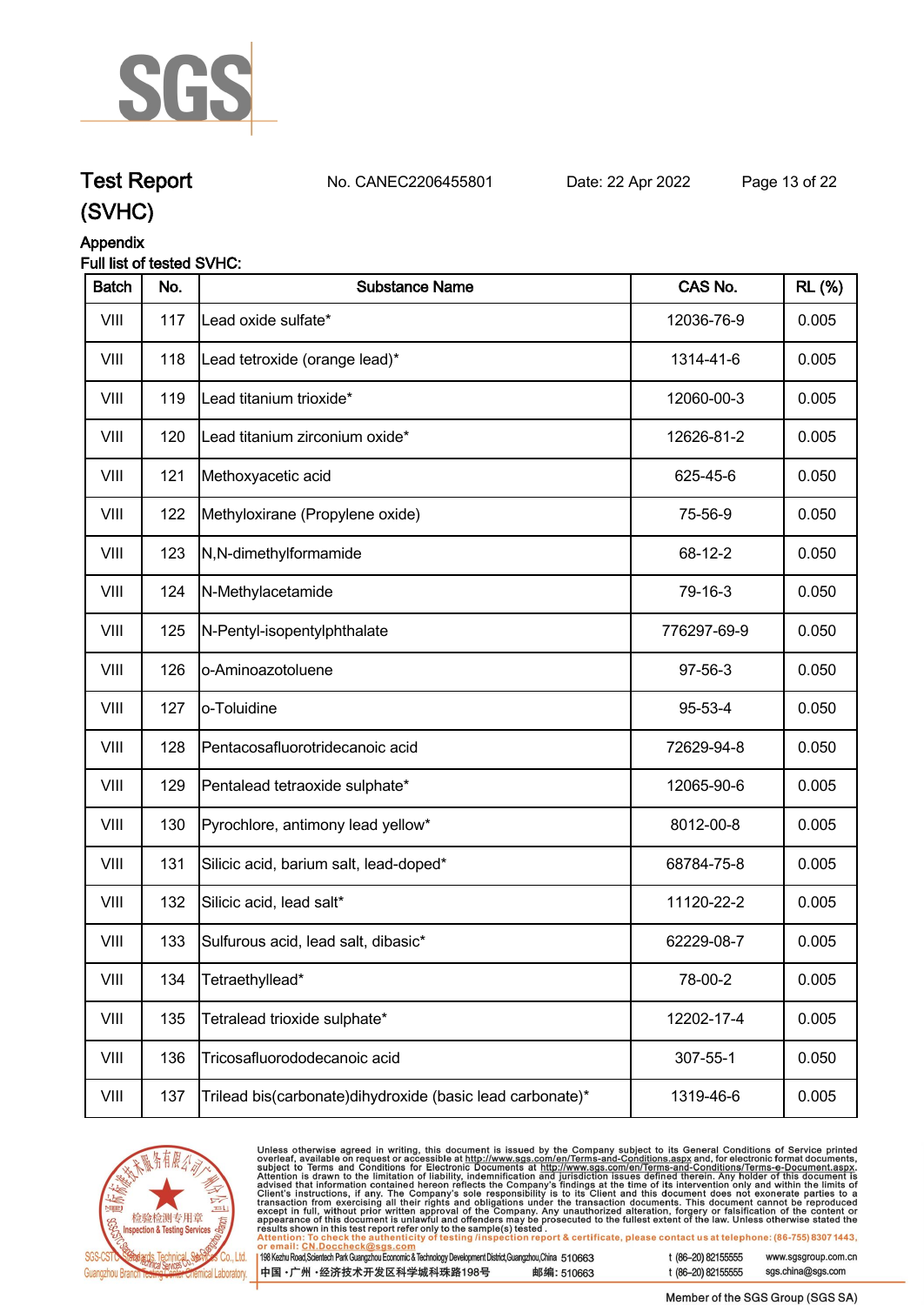

**Test Report. No. CANEC2206455801 . Date: 22 Apr 2022. Page 14 of 22.**

# **Appendix**

### **Full list of tested SVHC:**

| <b>Batch</b> | No. | <b>Substance Name</b>                                                                                                                                            | CAS No.    | <b>RL</b> (%) |
|--------------|-----|------------------------------------------------------------------------------------------------------------------------------------------------------------------|------------|---------------|
| VIII         | 138 | Trilead dioxide phosphonate*                                                                                                                                     | 12141-20-7 | 0.005         |
| IX           | 139 | 4-Nonylphenol, branched and linear, ethoxylated                                                                                                                  |            | 0.050         |
| IX           | 140 | Ammonium pentadecafluorooctanoate (APFO)**                                                                                                                       | 3825-26-1  | 0.050         |
| IX           | 141 | Cadmium oxide*                                                                                                                                                   | 1306-19-0  | 0.005         |
| IX           | 142 | Cadmium                                                                                                                                                          | 7440-43-9  | 0.005         |
| IX           | 143 | Dipentyl phthalate (DPP)                                                                                                                                         | 131-18-0   | 0.050         |
| IX           | 144 | Pentadecafluorooctanoic acid (PFOA)                                                                                                                              | 335-67-1   | 0.050         |
| X            | 145 | Cadmium sulphide*                                                                                                                                                | 1306-23-6  | 0.005         |
| X            | 146 | Dihexyl phthalate                                                                                                                                                | 84-75-3    | 0.050         |
| X            | 147 | Disodium 3,3'-<br>[[1,1'-biphenyl]-4,4'-diylbis(azo)]bis(4-aminonaphthalene-1-su<br>Iphonate) (C.I. Direct Red 28)                                               | 573-58-0   | 0.050         |
| X            | 148 | Disodium 4-amino-3-[[4'-[(2,4-diaminophenyl)azo]<br>[1,1'-biphenyl]-4-yl]azo] -5-hydroxy-6-<br>(phenylazo)naphthalene-2,7-disulphonate (C.I. Direct Black<br>38) | 1937-37-7  | 0.050         |
| X            | 149 | Imidazolidine-2-thione; (2-imidazoline-2-thiol)                                                                                                                  | 96-45-7    | 0.050         |
| X            | 150 | Lead di(acetate)*                                                                                                                                                | 301-04-2   | 0.005         |
| X            | 151 | Trixylyl phosphate                                                                                                                                               | 25155-23-1 | 0.050         |
| XI           | 152 | 1,2-Benzenedicarboxylic acid, dihexyl ester, branched and<br>linear                                                                                              | 68515-50-4 | 0.050         |
| XI           | 153 | Cadmium chloride*                                                                                                                                                | 10108-64-2 | 0.005         |
| XI           | 154 | Sodium perborate; perboric acid, sodium salt*                                                                                                                    |            | 0.005         |
| XI           | 155 | Sodium peroxometaborate*                                                                                                                                         | 7632-04-4  | 0.005         |



Unless otherwise agreed in writing, this document is issued by the Company subject to its General Conditions of Service printed<br>overleaf, available on request or accessible at <u>http://www.sgs.com/en/Terms-and-Conditions.a</u>

| 98 Kezhu Road,Scientech Park Guangzhou Economic & Technology Development District,Guangzhou,China 510663 |            |
|----------------------------------------------------------------------------------------------------------|------------|
| 中国 •广州 •经济技术开发区科学城科珠路198号 ;                                                                              | 邮编: 510663 |

t (86-20) 82155555 www.sgsgroup.com.cn sgs.china@sgs.com t (86-20) 82155555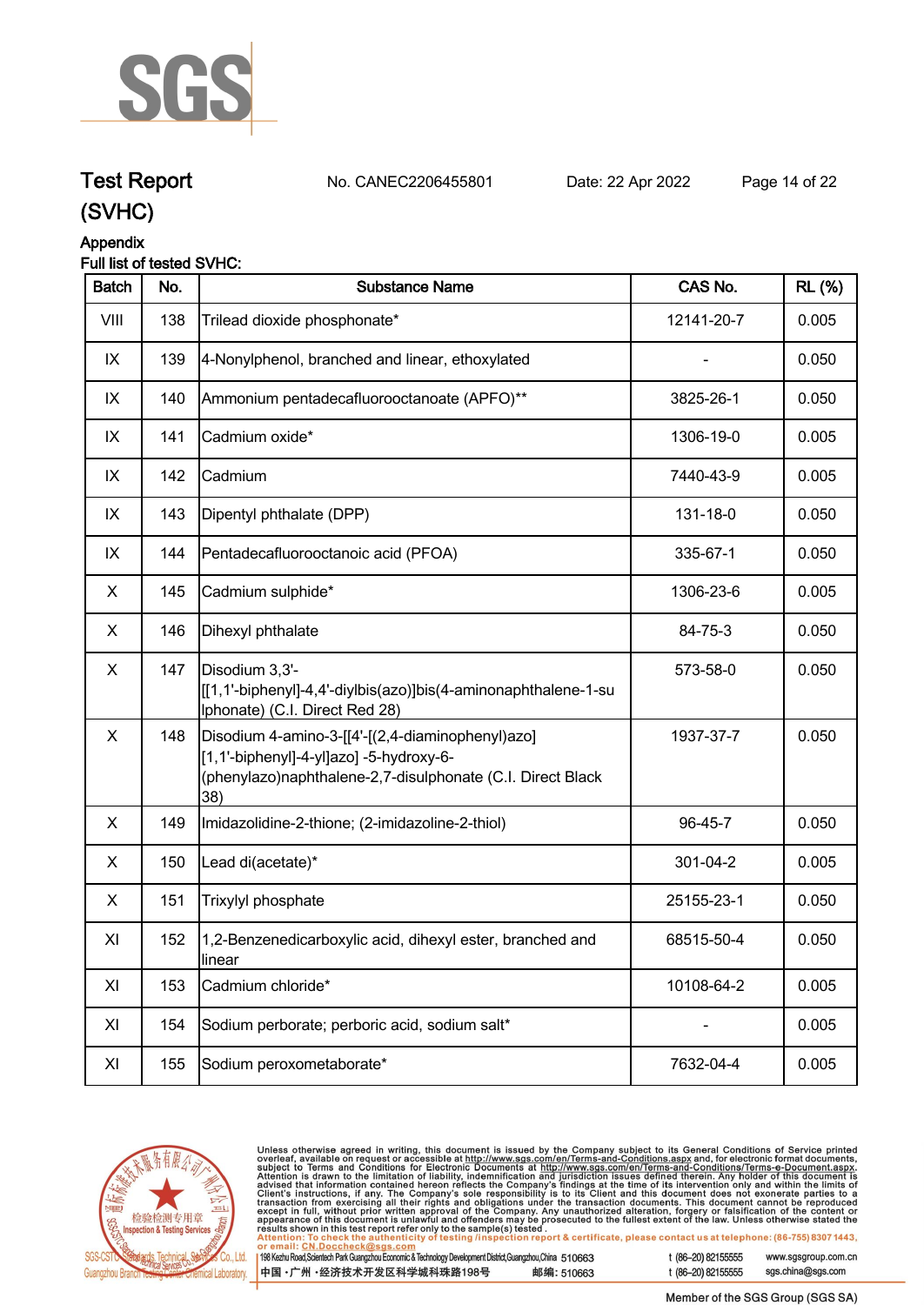

# **Test Report. No. CANEC2206455801 . Date: 22 Apr 2022. Page 15 of 22.**

**(SVHC)**

### **Appendix**

### **Full list of tested SVHC:**

| <b>Batch</b> | No. | <b>Substance Name</b>                                                                                                                                                                                                                                                      | CAS No.                   | <b>RL</b> (%) |
|--------------|-----|----------------------------------------------------------------------------------------------------------------------------------------------------------------------------------------------------------------------------------------------------------------------------|---------------------------|---------------|
| XII          | 156 | 2-(2H-Benzotriazol-2-yl)-4,6-ditertpentylphenol (UV-328)                                                                                                                                                                                                                   | 25973-55-1                | 0.050         |
| XII          | 157 | 2-benzotriazol-2-yl-4,6-di-tert-butylphenol (UV-320)                                                                                                                                                                                                                       | 3846-71-7                 | 0.050         |
| XII          | 158 | 2-Ethylhexyl<br>10-ethyl-4,4-dioctyl-7-oxo-8-oxa-3,5-dithia-4-stannatetradeca<br>noate; DOTE                                                                                                                                                                               | 15571-58-1                | 0.050         |
| XII          | 159 | Cadmium fluoride*                                                                                                                                                                                                                                                          | 7790-79-6                 | 0.005         |
| XII          | 160 | Cadmium sulphate*                                                                                                                                                                                                                                                          | 10124-36-4,<br>31119-53-6 | 0.005         |
| XII          | 161 | Reaction mass of 2-ethylhexyl<br>10-ethyl-4,4-dioctyl-7-oxo-8-oxa-3,5-dithia-4-stannatetradeca<br>noate & 2-ethylhexyl 10-ethyl-4-[[2-<br>[(2-ethylhexyl)oxy]-2-oxoethyl]thio]-4-octyl-7-oxo-8-oxa-3,5-di<br>thia-4-stannatetradecanoate (reaction mass of DOTE &<br>MOTE) |                           | 0.050         |
| XIII         | 162 | 1,2-benzenedicarboxylic acid, di-C6-10-alkyl esters;<br>1,2-benzenedicarboxylic acid, mixed decyl and hexyl and<br>octyl diesters with ≥ 0.3% of dihexyl phthalate                                                                                                         |                           | 0.050         |
| XIII         | 163 | 5-sec-butyl-2-<br>(2,4-dimethylcyclohex-3-en-1-yl)-5-methyl-1,3-dioxane [1],<br>5-sec-butyl-2-<br>(4,6-dimethylcyclohex-3-en-1-yl)-5-methyl-1,3-dioxane [2]<br>[covering any of the individual isomers of [1] and [2] or any<br>combination thereof]                       |                           | 0.050         |
| XIV          | 164 | 1,3-propanesultone                                                                                                                                                                                                                                                         | 1120-71-4                 | 0.050         |
| XIV          | 165 | 2,4-di-tert-butyl-6-(5-chlorobenzotriazol-2-yl)phenol<br>(UV-327)                                                                                                                                                                                                          | 3864-99-1                 | 0.050         |
| XIV          | 166 | 2-(2H-benzotriazol-2-yl)-4-(tert-butyl)-6-(sec-butyl)phenol<br>$(UV-350)$                                                                                                                                                                                                  | 36437-37-3                | 0.050         |
| XIV          | 167 | Nitrobenzene                                                                                                                                                                                                                                                               | 98-95-3                   | 0.050         |
| XIV          | 168 | Perfluorononan-1-oic-acid and its sodium and ammonium<br>salts                                                                                                                                                                                                             |                           | 0.050         |
| XV           | 169 | Benzo[def]chrysene (Benzo[a]pyrene)                                                                                                                                                                                                                                        | $50 - 32 - 8$             | 0.050         |



Unless otherwise agreed in writing, this document is issued by the Company subject to its General Conditions of Service printed<br>overleaf, available on request or accessible at <u>http://www.sgs.com/en/Terms-and-Conditions.a</u>

| 198 Kezhu Road,Scientech Park Guangzhou Economic & Technology Development District,Guangzhou,China 51 0663 |            |
|------------------------------------------------------------------------------------------------------------|------------|
| 【中国 •广州 •经济技术开发区科学城科珠路198号 ↓                                                                               | 邮编: 510663 |

t (86-20) 82155555 www.sgsgroup.com.cn sgs.china@sgs.com t (86-20) 82155555

Member of the SGS Group (SGS SA)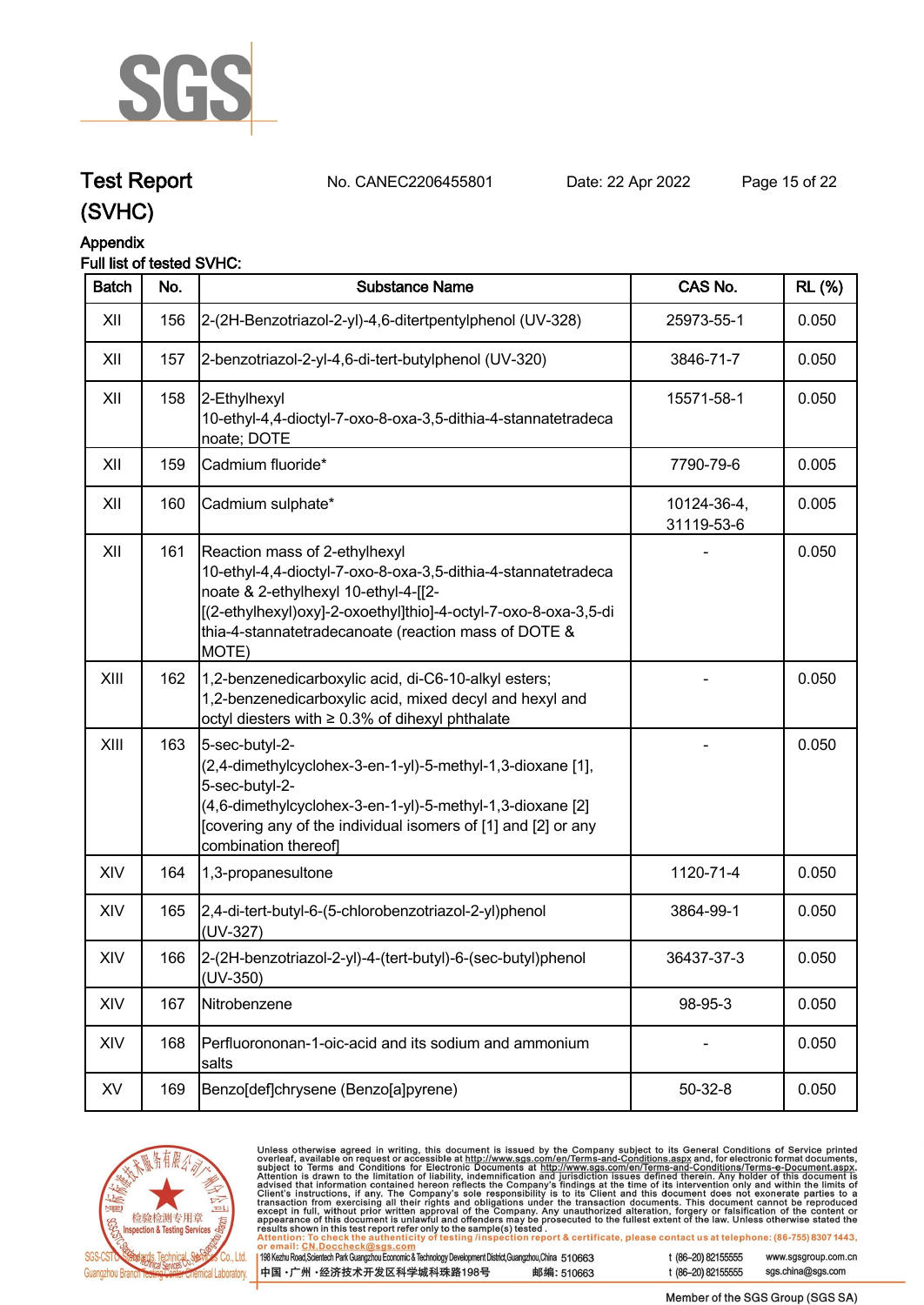

# **Test Report. No. CANEC2206455801 . Date: 22 Apr 2022. Page 16 of 22.**

**(SVHC)**

## **Appendix**

#### **Full list of tested SVHC:**

| <b>Batch</b> | No. | <b>Substance Name</b>                                                                                                                                                                                              | CAS No.    | <b>RL (%)</b> |
|--------------|-----|--------------------------------------------------------------------------------------------------------------------------------------------------------------------------------------------------------------------|------------|---------------|
| XVI          | 170 | 4,4'-isopropylidenediphenol (bisphenol A)                                                                                                                                                                          | 80-05-7    | 0.050         |
| XVI          | 171 | 4-Heptylphenol, branched and linear                                                                                                                                                                                |            | 0.050         |
| XVI          | 172 | Nonadecafluorodecanoic acid (PFDA) and its sodium and<br>ammonium salts                                                                                                                                            |            | 0.050         |
| XVI          | 173 | p-(1,1-dimethylpropyl)phenol                                                                                                                                                                                       | 80-46-6    | 0.050         |
| XVII         | 174 | Perfluorohexane-1-sulphonic acid and its salts                                                                                                                                                                     |            | 0.050         |
| <b>XVIII</b> | 175 | 1,6,7,8,9,14,15,16,17,17,18,18-Dodecachloropentacyclo[12.<br>2.1.16,9.02,13.05,10]octadeca-7,15-diene ("Dechlorane<br>Plus"™) [covering any of its individual anti- and syn-isomers<br>or any combination thereof] |            | 0.050         |
| XVIII        | 176 | Benz[a]anthracene                                                                                                                                                                                                  | 56-55-3    | 0.050         |
| XVIII        | 177 | Cadmium nitrate*                                                                                                                                                                                                   | 10325-94-7 | 0.005         |
| XVIII        | 178 | Cadmium carbonate*                                                                                                                                                                                                 | 513-78-0   | 0.005         |
| XVIII        | 179 | Cadmium hydroxide*                                                                                                                                                                                                 | 21041-95-2 | 0.005         |
| <b>XVIII</b> | 180 | Chrysene                                                                                                                                                                                                           | 218-01-9   | 0.050         |
| XVIII        | 181 | Reaction products of 1,3,4-thiadiazolidine-2,5-dithione,<br>formaldehyde and 4-heptylphenol, branched and linear<br>(RP-HP) [with ≥0.1% w/w 4-heptylphenol, branched and<br>linear]                                |            | 0.050         |
| <b>XIX</b>   | 182 | Benzene-1,2,4-tricarboxylic acid 1,2-anhydride (trimellitic<br>anhydride)                                                                                                                                          | 552-30-7   | 0.050         |
| XIX          | 183 | Benzo[ghi]perylene                                                                                                                                                                                                 | 191-24-2   | 0.050         |
| XIX          | 184 | Decamethylcyclopentasiloxane (D5)                                                                                                                                                                                  | 541-02-6   | 0.050         |
| XIX          | 185 | Dicyclohexyl phthalate (DCHP)                                                                                                                                                                                      | 84-61-7    | 0.050         |
| XIX          | 186 | Disodium octaborate*                                                                                                                                                                                               | 12008-41-2 | 0.005         |
| XIX          | 187 | Dodecamethylcyclohexasiloxane (D6)                                                                                                                                                                                 | 540-97-6   | 0.050         |
|              |     |                                                                                                                                                                                                                    |            |               |



Unless otherwise agreed in writing, this document is issued by the Company subject to its General Conditions of Service printed<br>overleaf, available on request or accessible at http://www.sgs.com/en/Terms-and-Conditions.as

| 198 Kezhu Road,Scientech Park Guangzhou Economic & Technology Development District,Guangzhou,China 510663 |            |
|-----------------------------------------------------------------------------------------------------------|------------|
| 中国 •广州 •经济技术开发区科学城科珠路198号 ;                                                                               | 邮编: 510663 |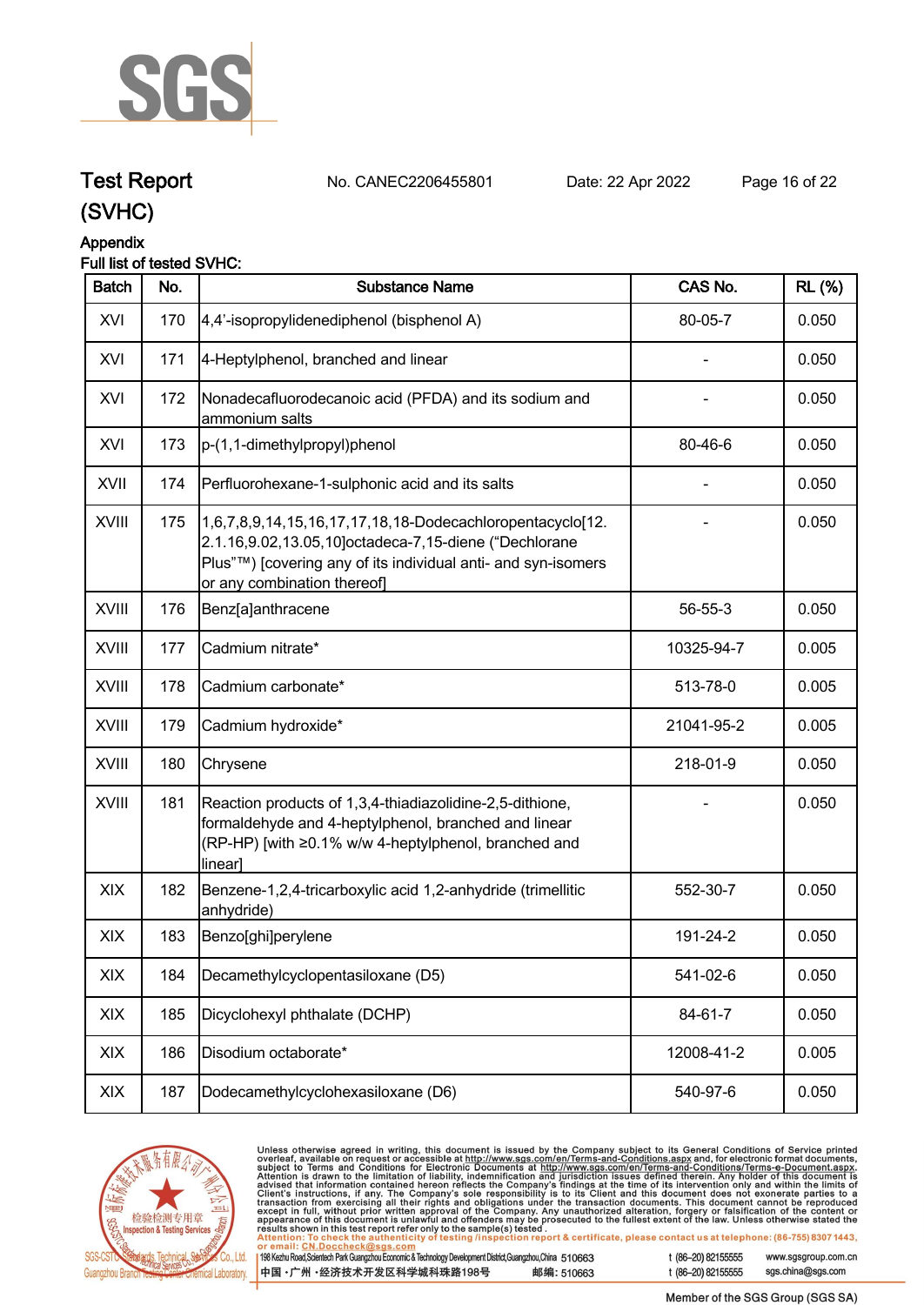

# **Test Report. No. CANEC2206455801 . Date: 22 Apr 2022. Page 17 of 22.**

**(SVHC)**

### **Appendix**

#### **Full list of tested SVHC:**

| <b>Batch</b> | No. | <b>Substance Name</b>                                                                                                                                               | CAS No.        | <b>RL</b> (%) |
|--------------|-----|---------------------------------------------------------------------------------------------------------------------------------------------------------------------|----------------|---------------|
| XIX          | 188 | Ethylenediamine                                                                                                                                                     | $107 - 15 - 3$ | 0.050         |
| XIX          | 189 | Lead                                                                                                                                                                | 7439-92-1      | 0.005         |
| XIX          | 190 | Octamethylcyclotetrasiloxane (D4)                                                                                                                                   | 556-67-2       | 0.050         |
| XIX          | 191 | Terphenyl hydrogenated                                                                                                                                              | 61788-32-7     | 0.050         |
| XX           | 192 | 1,7,7-trimethyl-3-<br>(phenylmethylene)bicyclo[2.2.1]heptan-2-one (3-benzylidene<br>camphor)                                                                        | 15087-24-8     | 0.050         |
| XX           | 193 | 2,2-bis(4'-hydroxyphenyl)-4- methylpentane                                                                                                                          | 6807-17-6      | 0.050         |
| XX           | 194 | Benzo[k]fluoranthene                                                                                                                                                | 207-08-9       | 0.050         |
| XX           | 195 | Fluoranthene                                                                                                                                                        | 206-44-0       | 0.050         |
| XX           | 196 | Phenanthrene                                                                                                                                                        | 85-01-8        | 0.050         |
| XX           | 197 | Pyrene                                                                                                                                                              | 129-00-0       | 0.050         |
| XXI          | 198 | 2,3,3,3-tetrafluoro-2-(heptafluoropropoxy) propionic acid, its<br>salts and its acyl halides (covering any of their individual<br>isomers and combinations thereof) |                | 0.050         |
| XXI          | 199 | 2-methoxyethyl acetate                                                                                                                                              | 110-49-6       | 0.050         |
| XXI          | 200 | 4-tert-butylphenol (PTBP)                                                                                                                                           | 98-54-4        | 0.050         |
| XXI          | 201 | Tris(4-nonylphenyl, branched and linear) phosphite (TNPP)<br>with $\geq 0.1\%$ w/w of 4-nonylphenol, branched and linear<br>$(4-NP)$                                |                | 0.050         |
| XXII         | 202 | 2-benzyl-2-dimethylamino-4'-morpholinobutyrophenone                                                                                                                 | 119313-12-1    | 0.050         |
| XXII         | 203 | 2-methyl-1-(4-methylthiophenyl)-2-morpholinopropan-1-one                                                                                                            | 71868-10-5     | 0.050         |
| XXII         | 204 | Diisohexyl phthalate                                                                                                                                                | 71850-09-4     | 0.050         |
| XXII         | 205 | Perfluorobutane sulfonic acid (PFBS) and its salts                                                                                                                  |                | 0.050         |



Unless otherwise agreed in writing, this document is issued by the Company subject to its General Conditions of Service printed overleaf, available on request or accessible at http://www.sgs.com/en/Terms-and-Conditions.as

198 Kezhu Road, Scientech Park Guangzhou Economic & Technology Development District, Guangzhou, China 510663 中国·广州·经济技术开发区科学城科珠路198号 邮编: 510663 t (86-20) 82155555 www.sgsgroup.com.cn

t (86-20) 82155555

Member of the SGS Group (SGS SA)

sgs.china@sgs.com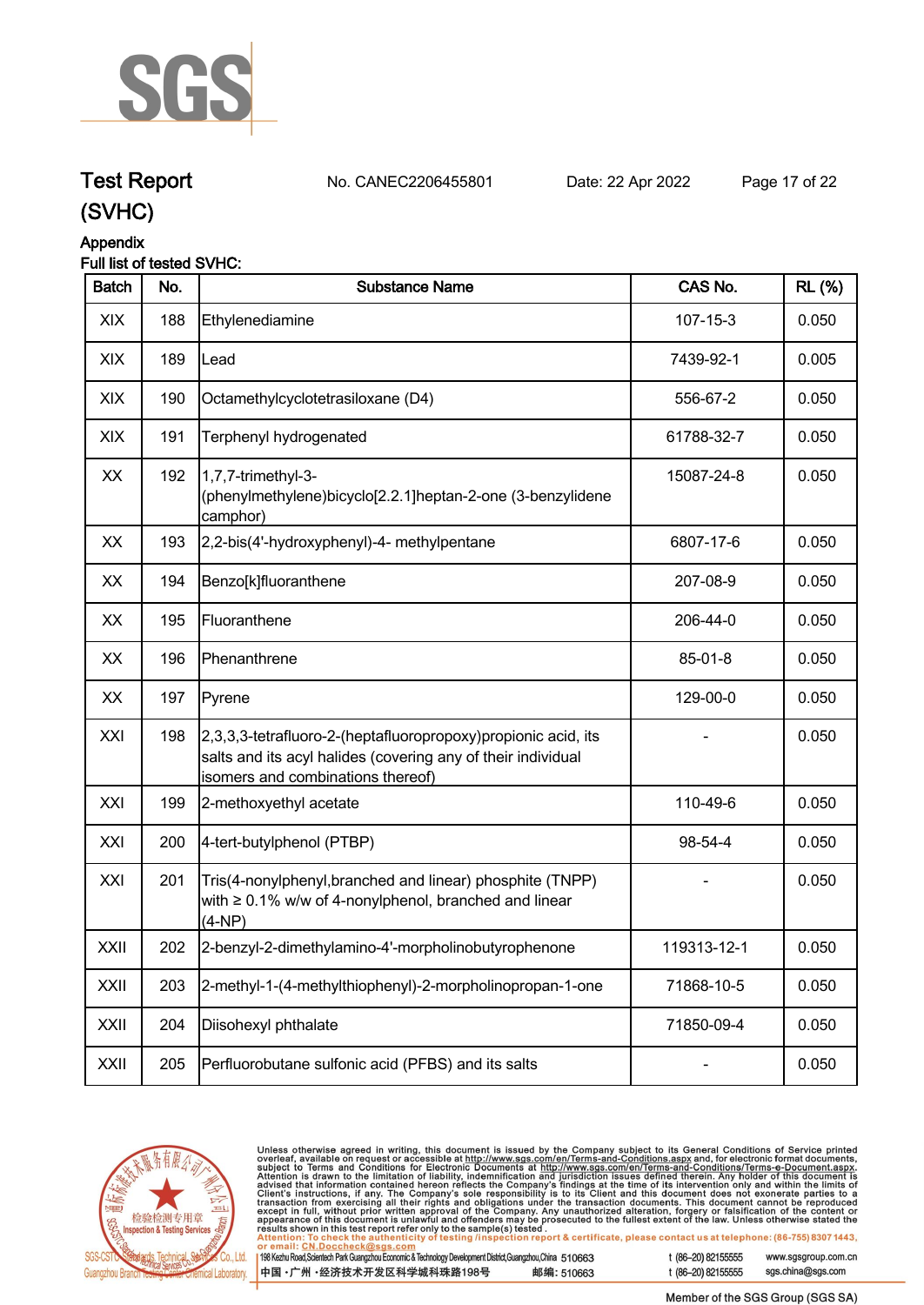

# **Test Report. No. CANEC2206455801 . Date: 22 Apr 2022. Page 18 of 22.**

**(SVHC)**

### **Appendix**

#### **Full list of tested SVHC:**

| <b>Batch</b> | No. | <b>Substance Name</b>                                                                                                                                                                                                 | CAS No.    | <b>RL</b> (%) |
|--------------|-----|-----------------------------------------------------------------------------------------------------------------------------------------------------------------------------------------------------------------------|------------|---------------|
| <b>XXIII</b> | 206 | 1-vinylimidazole                                                                                                                                                                                                      | 1072-63-5  | 0.050         |
| <b>XXIII</b> | 207 | 2-methylimidazole                                                                                                                                                                                                     | 693-98-1   | 0.050         |
| <b>XXIII</b> | 208 | Butyl 4-hydroxybenzoate                                                                                                                                                                                               | 94-26-8    | 0.050         |
| <b>XXIII</b> | 209 | Dibutylbis(pentane-2,4-dionato-O,O')tin**                                                                                                                                                                             | 22673-19-4 | 0.050         |
| <b>XXIV</b>  | 210 | bis(2-(2-methoxyethoxy)ethyl) ether                                                                                                                                                                                   | 143-24-8   | 0.050         |
| <b>XXIV</b>  | 211 | Dioctyltin dilaurate, stannane, dioctyl-, bis(coco acyloxy)<br>derivs., and any other stannane, dioctyl-, bis(fatty acyloxy)<br>derivs. wherein C12 is the predominant carbon number of<br>the fatty acyloxy moiety** |            | 0.050         |
| <b>XXV</b>   | 212 | 1,4-dioxane                                                                                                                                                                                                           | 123-91-1   | 0.050         |
| <b>XXV</b>   | 213 | 2,2-bis(bromomethyl)propane1,3-diol (BMP);<br>2,2-dimethylpropan-1-ol, tribromo<br>derivative/3-bromo-2,2-bis(bromomethyl)-1-propanol<br>(TBNPA); 2,3-dibromo-1-propanol (2,3-DBPA)                                   |            | 0.050         |
| <b>XXV</b>   | 214 | 2-(4-tert-butylbenzyl)propionaldehyde and its individual<br>stereoisomers                                                                                                                                             |            | 0.050         |
| <b>XXV</b>   | 215 | 4,4'-(1-methylpropylidene)bisphenol (bisphenol B)                                                                                                                                                                     | 77-40-7    | 0.050         |
| XXV          | 216 | Glutaral                                                                                                                                                                                                              | 111-30-8   | 0.050         |
| <b>XXV</b>   | 217 | Medium-chain chlorinated paraffins (MCCP) [UVCB<br>substances consisting of more than or equal to 80% linear<br>chloroalkanes with carbon chain lengths within the range<br>from C14 to C171                          |            | 0.050         |
| <b>XXV</b>   | 218 | Orthoboric acid, sodium salt*                                                                                                                                                                                         | 13840-56-7 | 0.005         |
| XXV          | 219 | Phenol, alkylation products (mainly in para position) with<br>C12-rich branched alkyl chains from oligomerisation,<br>covering any individual isomers and/ or combinations thereof<br>(PDDP)                          |            | 0.050         |
|              |     |                                                                                                                                                                                                                       |            |               |



Unless otherwise agreed in writing, this document is issued by the Company subject to its General Conditions of Service printed overleaf, available on request or accessible at http://www.sgs.com/en/Terms-and-Conditions.as

198 Kezhu Road, Scientech Park Guangzhou Economic & Technology Development District, Guangzhou, China 510663 中国·广州·经济技术开发区科学城科珠路198号 邮编: 510663 t (86-20) 82155555

t (86-20) 82155555

www.sgsgroup.com.cn sgs.china@sgs.com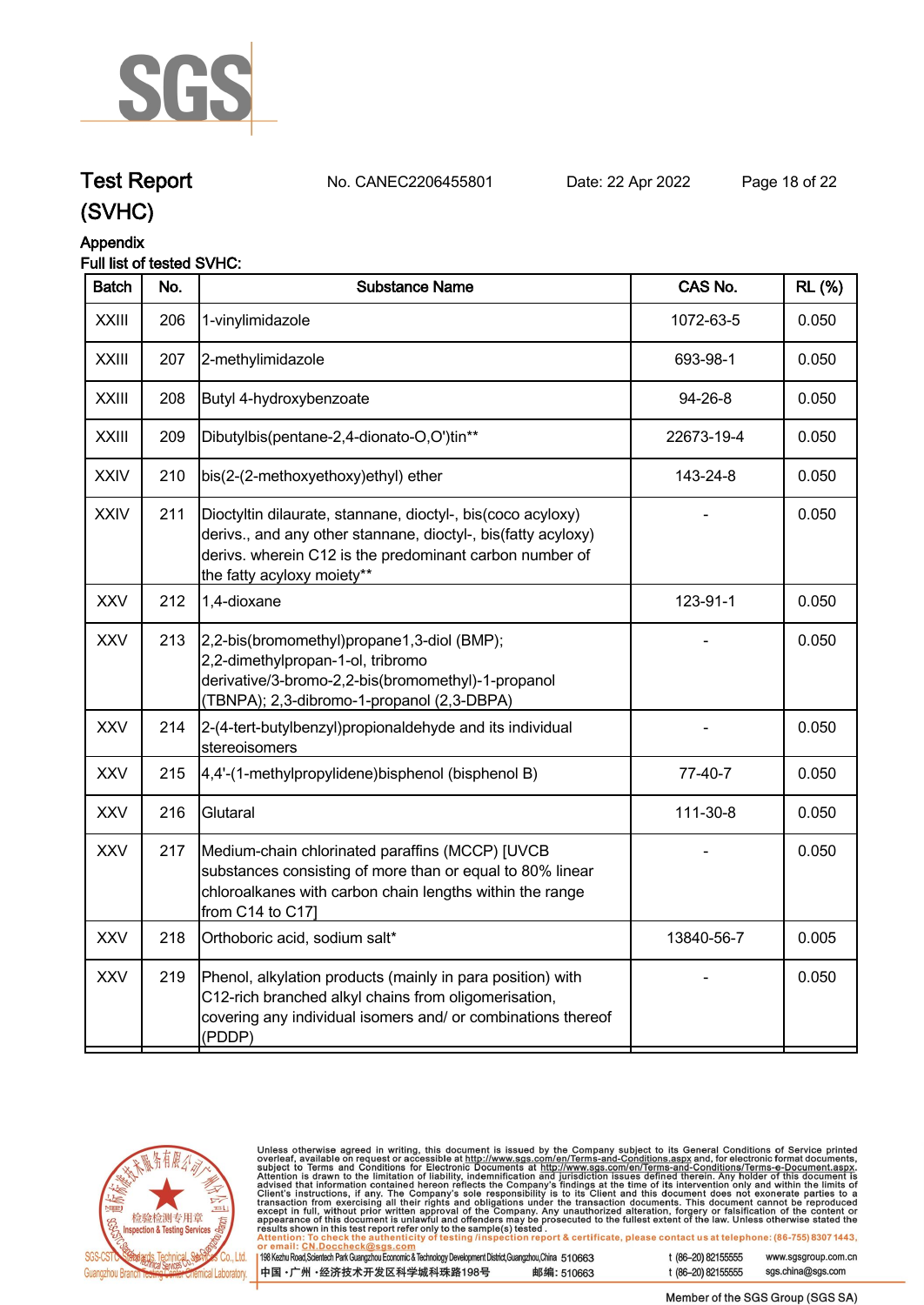

**Test Report. No. CANEC2206455801 . Date: 22 Apr 2022. Page 19 of 22.**

## **(SVHC)**

### **Appendix**

#### **Full list of tested SVHC:**

| <b>Batch</b> | No. | Substance Name                                                                                                                                                                     | CAS No.     | <b>RL (%)</b> |
|--------------|-----|------------------------------------------------------------------------------------------------------------------------------------------------------------------------------------|-------------|---------------|
| <b>XXVI</b>  | 220 | $\left( \pm \right)$ -1,7,7-trimethyl-3-<br>[(4-methylphenyl)methylene]bicyclo[2.2.1]heptan-2-one<br>covering any of the individual isomers and/or combinations<br>thereof (4-MBC) |             | 0.050         |
| <b>XXVI</b>  | 221 | [6,6'-di-tert-butyl-2,2'-methylenedi-p-cresol (DBMC)                                                                                                                               | 119-47-1    | 0.050         |
| <b>XXVI</b>  | 222 | S-(tricyclo[5.2.1.0'2,6]deca-3-en-8(or 9)-yl) O-(isopropyl or<br>isobutyl or 2-ethylhexyl) O-(isopropyl or isobutyl or<br>2-ethylhexyl) phosphorodithioate                         | 255881-94-8 | 0.050         |
| <b>XXVI</b>  | 223 | Tris(2-methoxyethoxy) vinyl silane                                                                                                                                                 | 1067-53-4   | 0.050         |
|              | 224 | IResorcinol                                                                                                                                                                        | 108-46-3    | 0.050         |
|              | 225 | N-(hydroxymethyl) acrylamide                                                                                                                                                       | 924-42-5    | 0.050         |



Unless otherwise agreed in writing, this document is issued by the Company subject to its General Conditions of Service printed<br>overleaf, available on request or accessible at http://www.sgs.com/en/Terms-and-Conditions.as

| 198 Kezhu Road, Scientech Park Guangzhou Economic & Technology Development District, Guangzhou, China 510663 |            |
|--------------------------------------------------------------------------------------------------------------|------------|
| 中国 •广州 •经济技术开发区科学城科珠路198号                                                                                    | 邮编: 510663 |

t (86-20) 82155555 www.sgsgroup.com.cn sgs.china@sgs.com t (86-20) 82155555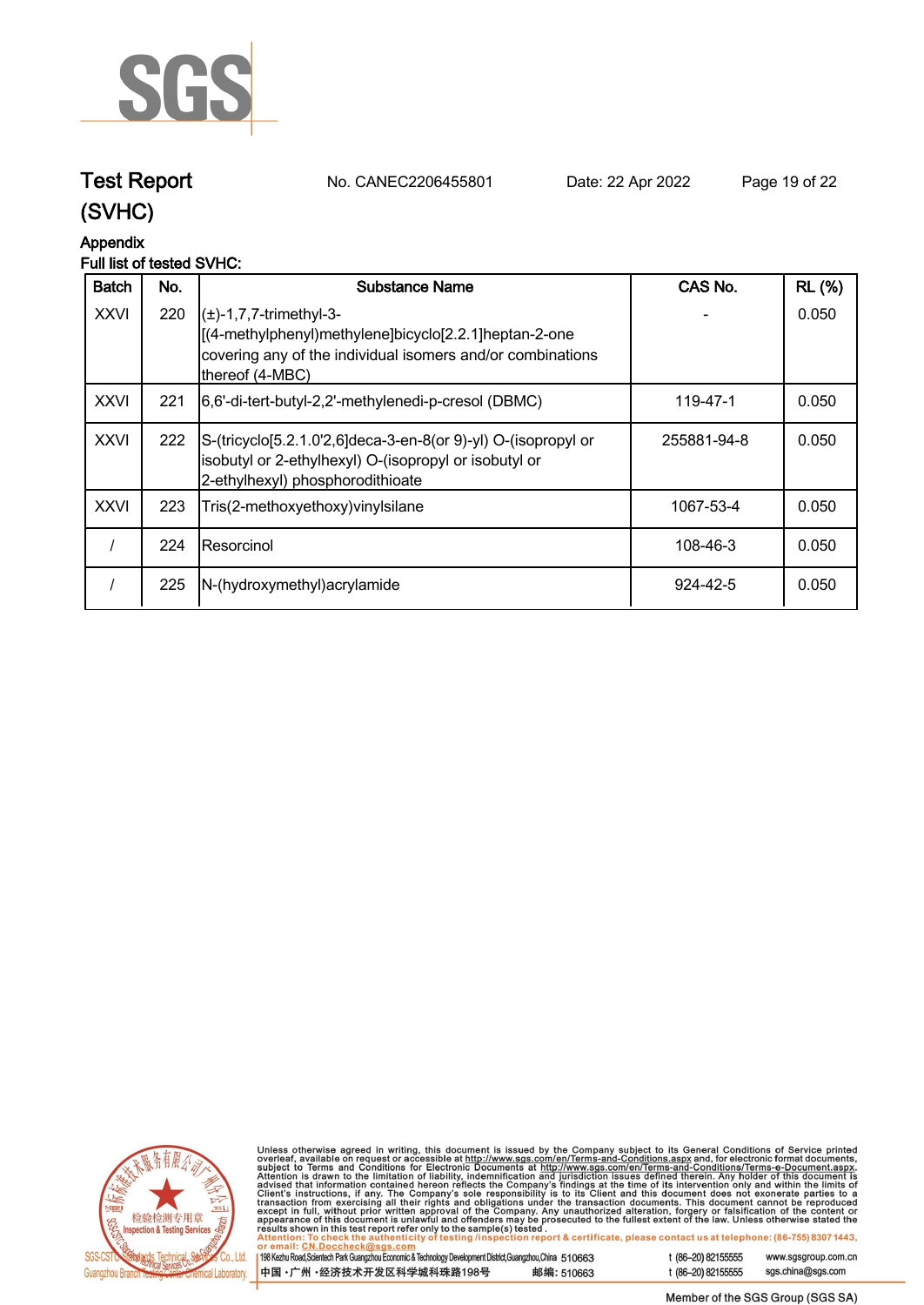

**Test Report. No. CANEC2206455801 . Date: 22 Apr 2022. Page 20 of 22.**

# **ATTACHMENTS SVHC Testing Flow Chart**





Unless otherwise agreed in writing, this document is issued by the Company subject to its General Conditions of Service printed<br>overleaf, available on request or accessible at http://www.sgs.com/en/Terms-and-Conditions.as

| <u>UI GIIIQIII. UN.DUUUIIGUNIWSUS.UUIII</u>                                                                  |            |
|--------------------------------------------------------------------------------------------------------------|------------|
|                                                                                                              |            |
| 198 Kezhu Road, Scientech Park Guangzhou Economic & Technology Development District, Guangzhou, China 510663 |            |
|                                                                                                              |            |
|                                                                                                              |            |
| 中国 •广州 •经济技术开发区科学城科珠路198号                                                                                    | 邮编: 510663 |
|                                                                                                              |            |
|                                                                                                              |            |

t (86-20) 82155555 www.sgsgroup.com.cn t (86-20) 82155555 sgs.china@sgs.com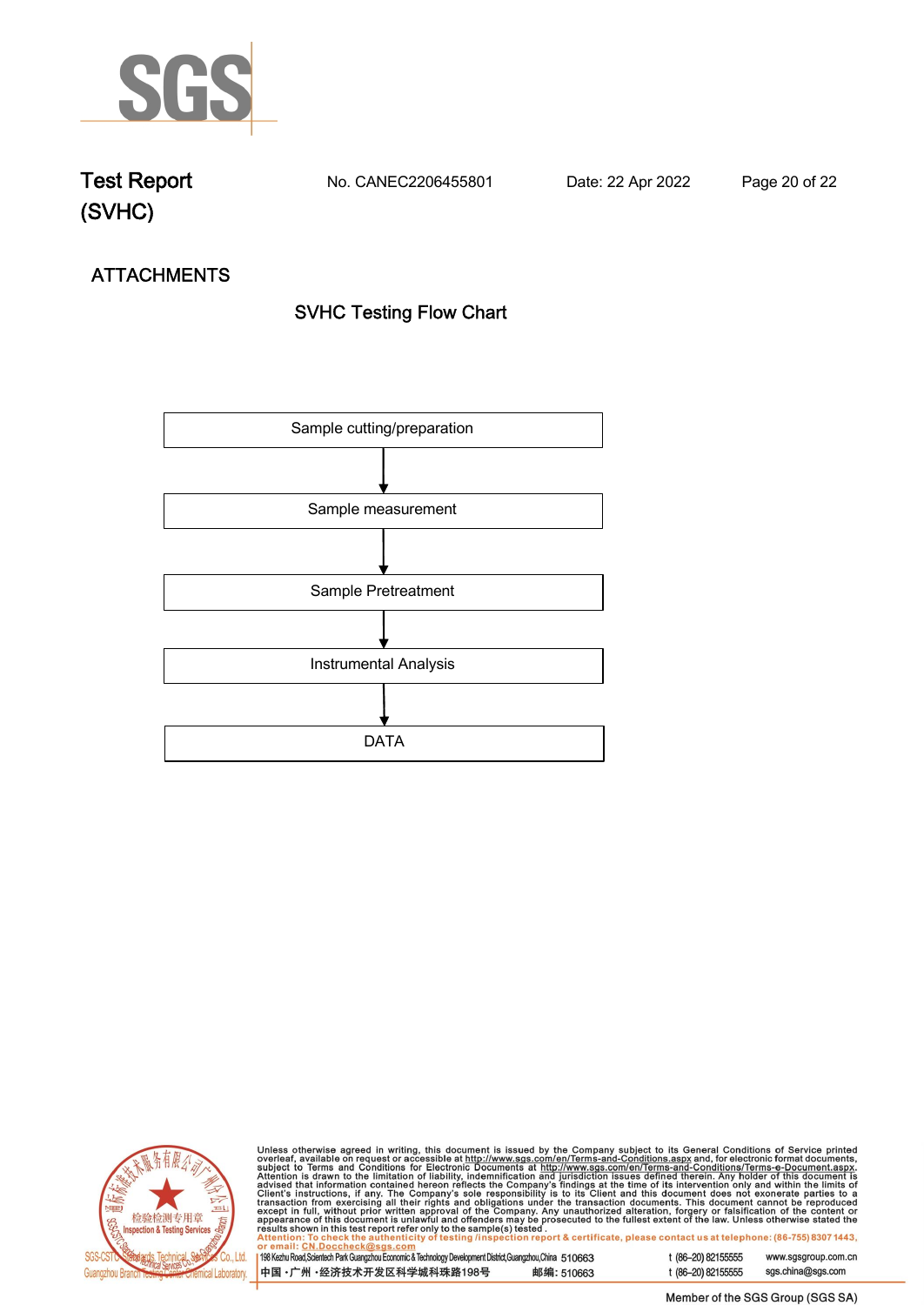

# **Test Report. No. CANEC2206455801 . Date: 22 Apr 2022. Page 21 of 22. (SVHC)**

**Sample photo:.**







| 中国 •广州 •经济技术开发区科学城科珠路198号                                                                                    | 邮编: 510663 |
|--------------------------------------------------------------------------------------------------------------|------------|
| 198 Kezhu Road, Scientech Park Guangzhou Economic & Technology Development District, Guangzhou, China 510663 |            |

t (86-20) 82155555 sgs.china@sgs.com